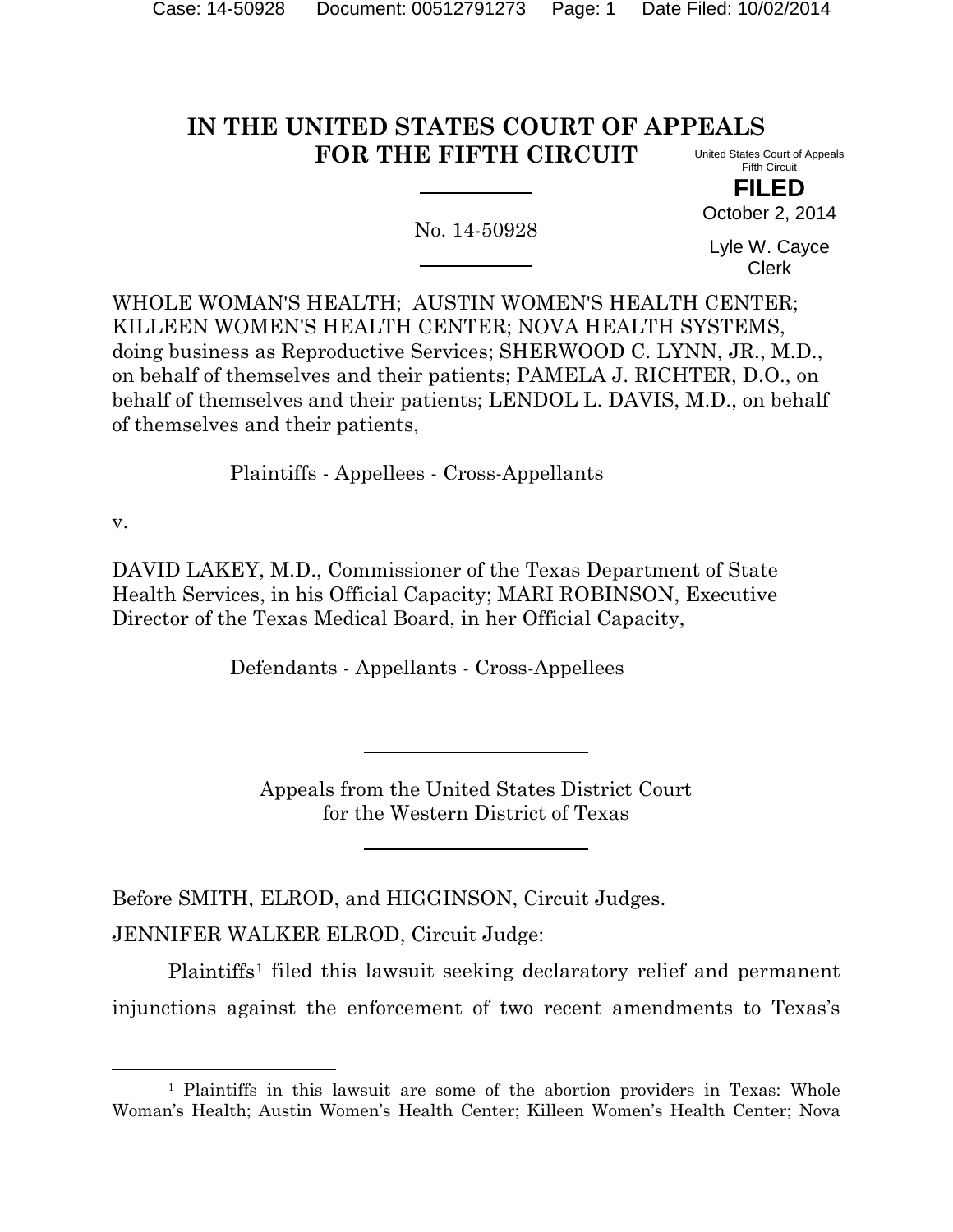# 14-50928

laws pertaining to the performing of abortions. *See* 2013 Texas House Bill No. [2](#page-1-0) ("H.B. 2").<sup>2</sup> The lawsuit was filed in April 2014, and the district court conducted a four-day bench trial August 4–7, 2014. Three weeks later, at 4:39 p.m. on August 29, 2014, the last business day before the ambulatory surgical center provision would go into effect, the district court delivered its opinion and issued a final judgment enjoining the admitting privileges requirement and ambulatory surgical center provision of H.B. 2 as to all abortion facilities in Texas. The district court also enjoined other specific applications of H.B. 2. The district court opined that together these requirements "create a brutally effective system of abortion regulation" that is unconstitutional.

Appellants (collectively "the State") appealed to the Fifth Circuit and filed an emergency motion to stay the district court's injunctions pending the resolution of their appeal. Plaintiffs filed a response, the State replied, and

Health Systems d/b/a Reproductive Services; and Sherwood C. Lynn, Jr., M.D., Pamela J. Richter, D.O., and Lendol L. Davis, M.D., on behalf of themselves and their patients.

Plaintiffs largely overlap with the plaintiffs in a previous challenge to H.B. 2. *See Planned Parenthood of Greater Tex. Surgical Health Servs. v. Abbott*, 951 F. Supp. 2d 891 (W.D. Tex. 2013). Whole Woman's Health, Austin Women's Health Center, Killeen Women's Health Center, and Dr. Richter all were plaintiffs in the prior lawsuit. Doctors Lynn and Davis were not parties to the earlier proceeding, but Whole Woman's Health and Austin Women's Health Center, respectively, sued on their behalf in *Abbott*. *See* Complaint ¶¶ 13–14, *Abbott*, No. 1:13-CV-862-LY (stating that clinics were suing "on behalf of" their "physicians"). Reproductive Services was not a plaintiff in *Abbott*, but Dr. Richter, its medical director, was a plaintiff in *Abbott*. *See id.* ¶ 21.

Lamar Robinson, M.D. was a named plaintiff in *Abbott* and was originally a named plaintiff in this case. However, on June 3, 2014, he and former plaintiff Abortion Advantage filed a Notice of Voluntary Dismissal. At oral argument in this case, the parties advised the panel that Dr. Robinson voluntarily dismissed his claims because he obtained admitting privileges at a hospital within thirty miles of the clinic at which he provided abortions. Planned Parenthood, the largest provider of abortion services in Texas, is not a party to this lawsuit, although it was a named plaintiff in *Abbott*.

<span id="page-1-0"></span><sup>2</sup> Act of July 12, 2013, 83rd Leg., 2d C.S., ch. 1, §§ 1–12, 2013 Tex. Sess. Law Serv. 4795–802 (West) (codified at Tex. Health & Safety Code Ann. §§ 171.0031, 171.041–.048, 171.061–.064, & amending §§ 245.010–.011; Tex. Occ. Code Ann. amending §§ 164.052 & 164.055).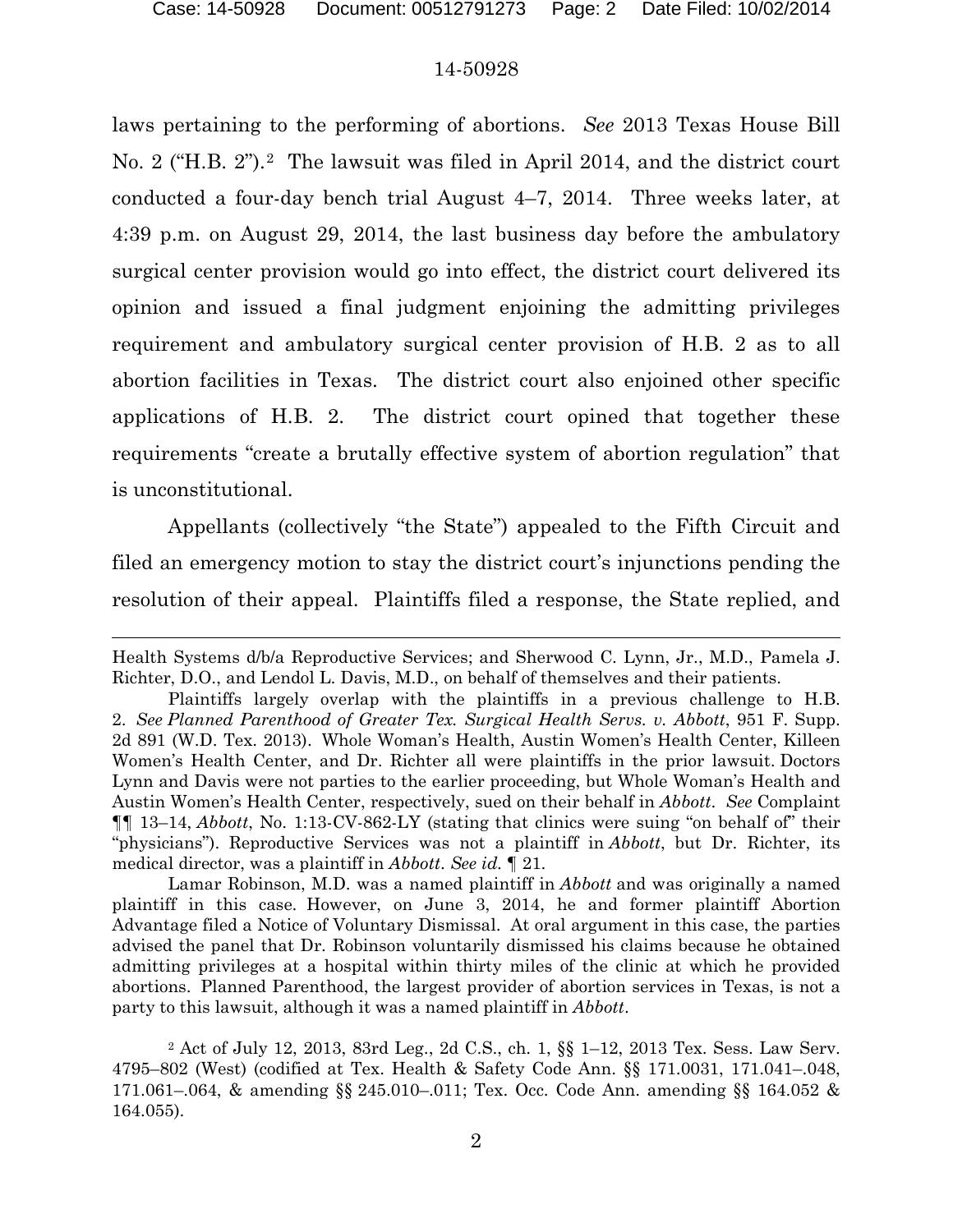## 14-50928

we heard oral argument on the motion to stay on September 12, 2014. We GRANT, in part, and DENY, in part, the motion to stay the district court's injunctions pending appeal.

# **I.**

On July 12, 2013, the Texas Legislature passed H.B. 2. The proposed legislation for what became H.B. 2 was first filed in the Texas House of Representatives in June 2013. The House considered the bill in two public hearings. After three readings of the bill before the entire House, H.B. 2 passed with a 96-49 vote.[3](#page-2-0) The bill was then sent to the Texas Senate, which also held a public hearing and read the bill three times.[4](#page-2-1) The Senate engaged in a debate in which a number of senators gave speeches for and against the bill, and ultimately passed H.B. 2 with a final vote of 19-11.<sup>5</sup>

Two of H.B. 2's provisions are at issue here. The first requires any physician performing an abortion to have active admitting privileges at a hospital within thirty miles of the location where the abortion is performed. Tex. Health & Safety Code Ann. § 171.0031. The admitting privileges requirement went into effect on October 31, 2013.[6](#page-2-3) The second provision

<span id="page-2-0"></span><sup>3</sup> 83rd Leg., Second Called Session, House Journal at 63, 10 Jul. 2013, *available at*  http://www.journals.house.state.tx.us/hjrnl/832/pdf/83C2DAY03FINAL.PDF#page=13.

<span id="page-2-1"></span><sup>4</sup> 83rd Leg., Second Called Session, *available at*  http://www.legis.state.tx.us/BillLookup/History.aspx?LegSess=832&Bill=HB2.

<span id="page-2-2"></span><sup>5</sup> 83rd Leg., Second Called Session, Senate Journal at 46, 12 Jul. 2013, *available at*  http://www.journals.senate.state.tx.us/sjrnl/832/pdf/83S207-12-F.PDF#page=2.

<span id="page-2-3"></span><sup>6</sup> The admitting privileges requirement was originally scheduled to take effect on October 29, 2013, but the district court enjoined the requirement on October 28, 2013. *See Planned Parenthood of Greater Tex. Surgical Health Servs. v. Abbott (Abbott I)*, 734 F.3d 406, 409–10 (5th Cir. 2013). We stayed the district court's injunction as to the admitting privileges requirement on October 31, 2013, thus reinstating the admitting privileges requirement except as to "abortion providers who applied for admitting privileges within the grace period allowed under H.B. 2, but [were] awaiting a response from a hospital."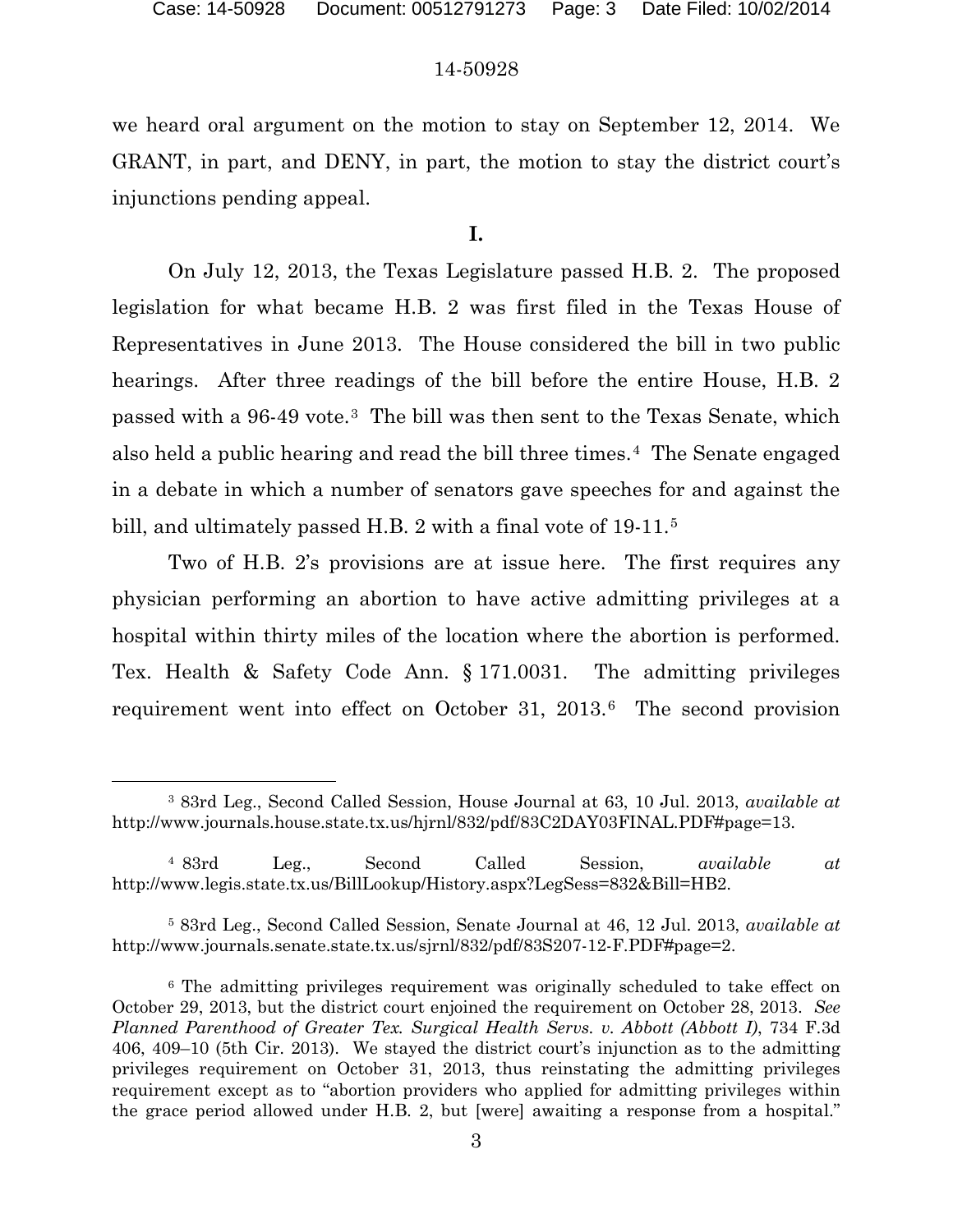### 14-50928

requires that all abortion clinics existing on or after September 1, 2014, comply with the same minimum standards required of ambulatory surgical centers. Tex. Health & Safety Code Ann. § 245.010.[7](#page-3-0) The regulatory standards for ambulatory surgical centers contain two main categories: (1) physical plant, which includes architectural, electrical, plumbing, and HVAC requirements, *see* 25 Tex. Admin. Code §§ 135.51–.56, and (2) operations, which includes requirements for medical records systems, training, staffing, and cleanliness, *see* 25 Tex. Admin. Code §§ 135.4–.17, 135.26–.27.

We are familiar with legal challenges to H.B. 2. In 2013, the district court enjoined enforcement of H.B. 2's admitting privileges requirement and medication abortion provision, and the State challenged the injunction on appeal. *Planned Parenthood of Greater Tex. Surgical Health Servs. v. Abbott*, 951 F. Supp. 2d 891, 909 (W.D. Tex. 2013). In that case, we granted in part[8](#page-3-1) the State's emergency motion to stay the permanent injunction, *Planned Parenthood of Greater Tex. Surgical Health Servs. v. Abbott (Abbott I)*, 734 F.3d 406, 419 (5th Cir. 2014), and later upheld both the admitting privileges requirement and the medication abortion provision as facially constitutional.

*Planned Parenthood of Greater Tex. Surgical Health Servs. v. Abbott (Abbott II)*, 748 F.3d 583, 600 (5th Cir. 2014).

<span id="page-3-0"></span><sup>7</sup> These standards are codified at Tex. Health & Safety Code § 243.010. Given H.B. 2's enactment date, July 12, 2013, clinics had fourteen months within which to comply with these standards before the ambulatory surgical center provision became effective.

<span id="page-3-1"></span><sup>8</sup> We granted a stay of the district court's determination that the admitting privileges requirement was facially invalid. We denied a request for a stay of the district court's decision to create a health exception to the medication abortion provision. In denying the stay of the medication abortion provision, we noted that "we do not prejudge the outcome of these issues on appeal. We conclude only that a stay of the injunction on these grounds pending appeal is not appropriate." *Abbott I*, 734 F.3d at 418. Indeed, at the merits stage, we concluded that the statute regulating medication abortions did not facially require a court-imposed exception. *Abbott II*, 748 F.3d at 600–04.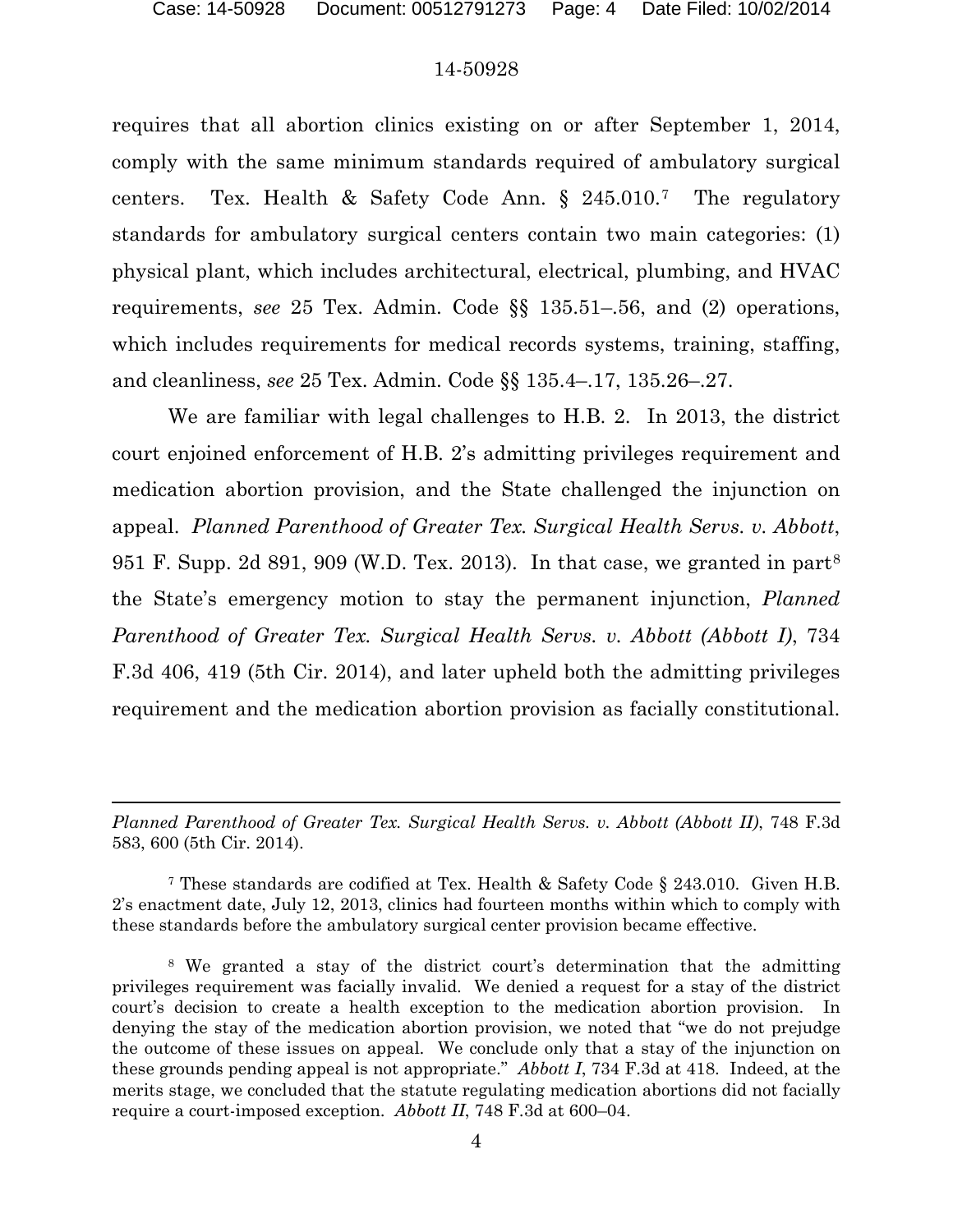*Planned Parenthood of Greater Texas Surgical Health Servs. v. Abbott (Abbott II)*, 748 F.3d 583, 605 (5th Cir. 2014).

In the instant lawsuit, Plaintiffs challenge the admitting privileges requirement, this time not on its face, but as applied to two specific clinics. Whole Woman's Health and Dr. Sherwood C. Lynn, Jr. challenge the requirement as applied to the clinic operated by Whole Woman's Health in McAllen. Nova Health Systems and Dr. Pamela J. Richter challenge the requirement as applied to the clinic operated by Reproductive Services in El Paso. Plaintiffs also challenge the ambulatory surgical center provision as unconstitutional on its face, and as applied to the clinics in McAllen and El Paso, and as applied to medication abortion.

The district court's judgment extended beyond Plaintiffs' claims and the relief requested.[9](#page-4-0) Not only did the district court enjoin the admitting privileges requirement as applied to the McAllen and El Paso clinics, as Plaintiffs sought, the district court determined that the admitting privileges requirement "create[d] an impermissible obstacle *as applied to all women*  seeking a previability abortion." *Whole Woman's Health v. Lakey*, No. 1:14- CV-284-LY, 2014 WL 4346480 at \*2 (W.D. Tex. Aug. 29, 2014) (hereinafter [*Whole Woman's Health Judgment*] (emphasis added); *see also Whole Woman's Health v. Lakey*, No. 1:14-CV-284-LY, slip op. at 4 (W.D. Tex. Aug. 29, 2014) (The two requirements "operate together to place an unconstitutional undue burden on women throughout Texas.").

As to the ambulatory surgical center provision, the district court's opinion and final judgment are unclear. The final judgment declares that the ambulatory surgical center provision is unconstitutional "as to all abortion

l

<span id="page-4-0"></span><sup>9</sup> Moreover, the district court's ruling contravened *Abbott II*, which had already upheld the admitting privileges requirement as facially constitutional.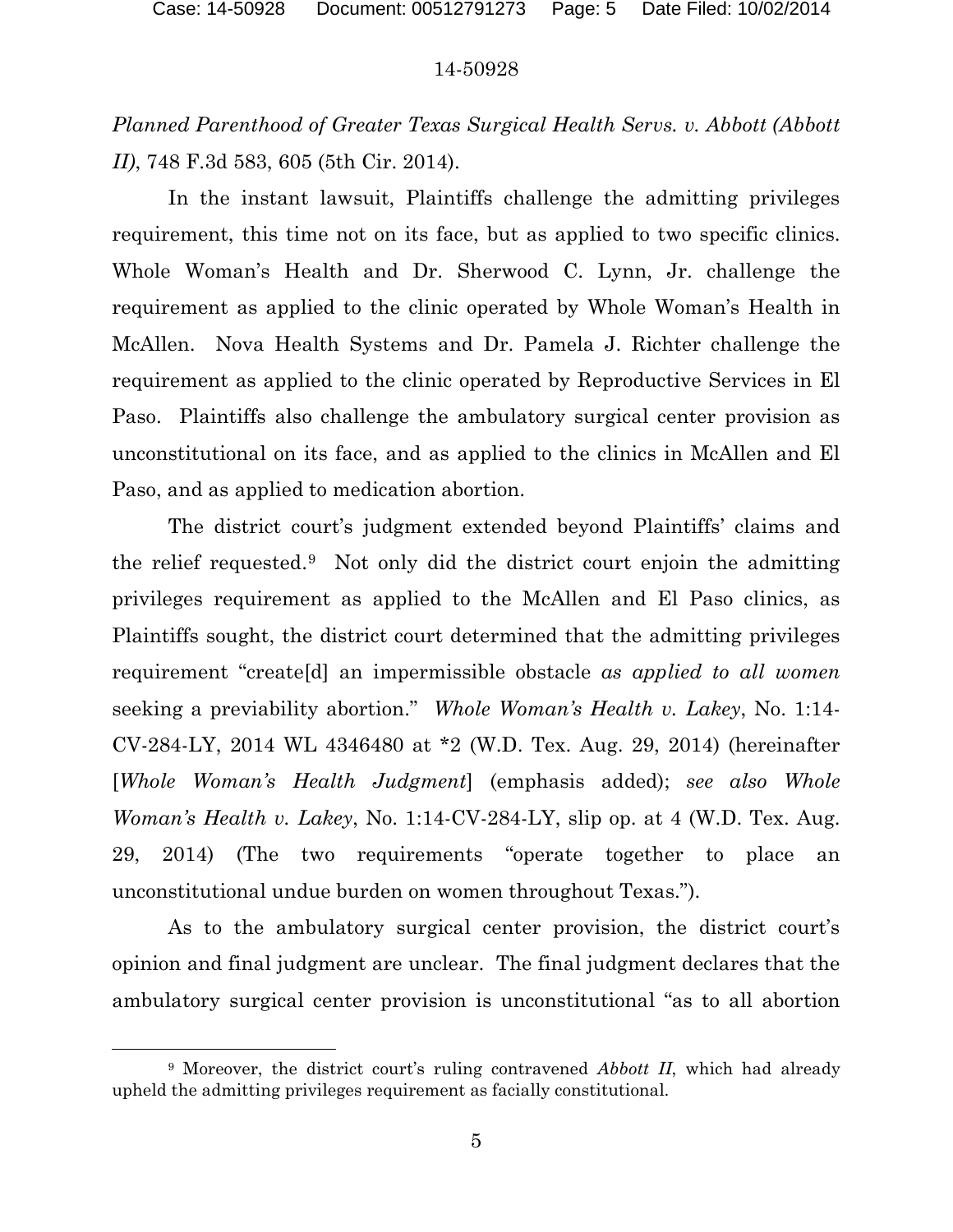### 14-50928

facilities in the State" with two exceptions: (1) facilities already licensed and meeting the minimum standards; and (2) all future abortion facilities commencing operation after the effective date. *Whole Woman's Health Judgment* at \*1. Confusingly, the judgment further declares that the ambulatory surgical center provision is unconstitutional and that when considered together with the admitting privileges requirement, "create[s] an impermissible obstacle as applied to all women seeking a previability abortion." *Id.* at \*2. In their briefs and at oral argument, the parties expressed uncertainty as to whether the district court intended to invalidate this provision on its face or, according to the earlier language, as applied to some clinics in the state.

It is also unclear whether the district court specifically determined that the provision is unconstitutional as applied to the McAllen and El Paso clinics. While Plaintiffs made these as-applied challenges, the district court did not directly address them in either the declarations section of its final judgment or the conclusion of its opinion.<sup>[10](#page-5-0)</sup> However, the district court indicated in the introductory parts of its opinion and judgment that it intended to do so. *See Whole Woman's Health Judgment* at \*1 ("[T]he . . . ambulatory-surgical-center requirements of House Bill 2 as applied to [the] clinic[s] in McAllen [and] El Paso . . . are unconstitutional"); *Whole Woman's Health*, slip op. at 4 (declaring that the ambulatory surgical center provision, "as applied to the McAllen and El Paso clinics, place[s] an unconstitutional undue burden on women"); *id.* at 16 (stating that the requirement, "as applied to the Rio Grande Valley and El Paso clinics, [is] constitutionally

<span id="page-5-0"></span><sup>10</sup> A similar issue arose in the *Abbott* case, when the district court issued a judgment broader in scope than the determinations in its opinion. *Abbott I*, 734 F.3d at 410 ("The final judgment enjoined the medication abortions provision to a greater extent than the court had indicated it would in its Memorandum Opinion."). In that case, we narrowed the injunction in the judgment. *Id.* at 419.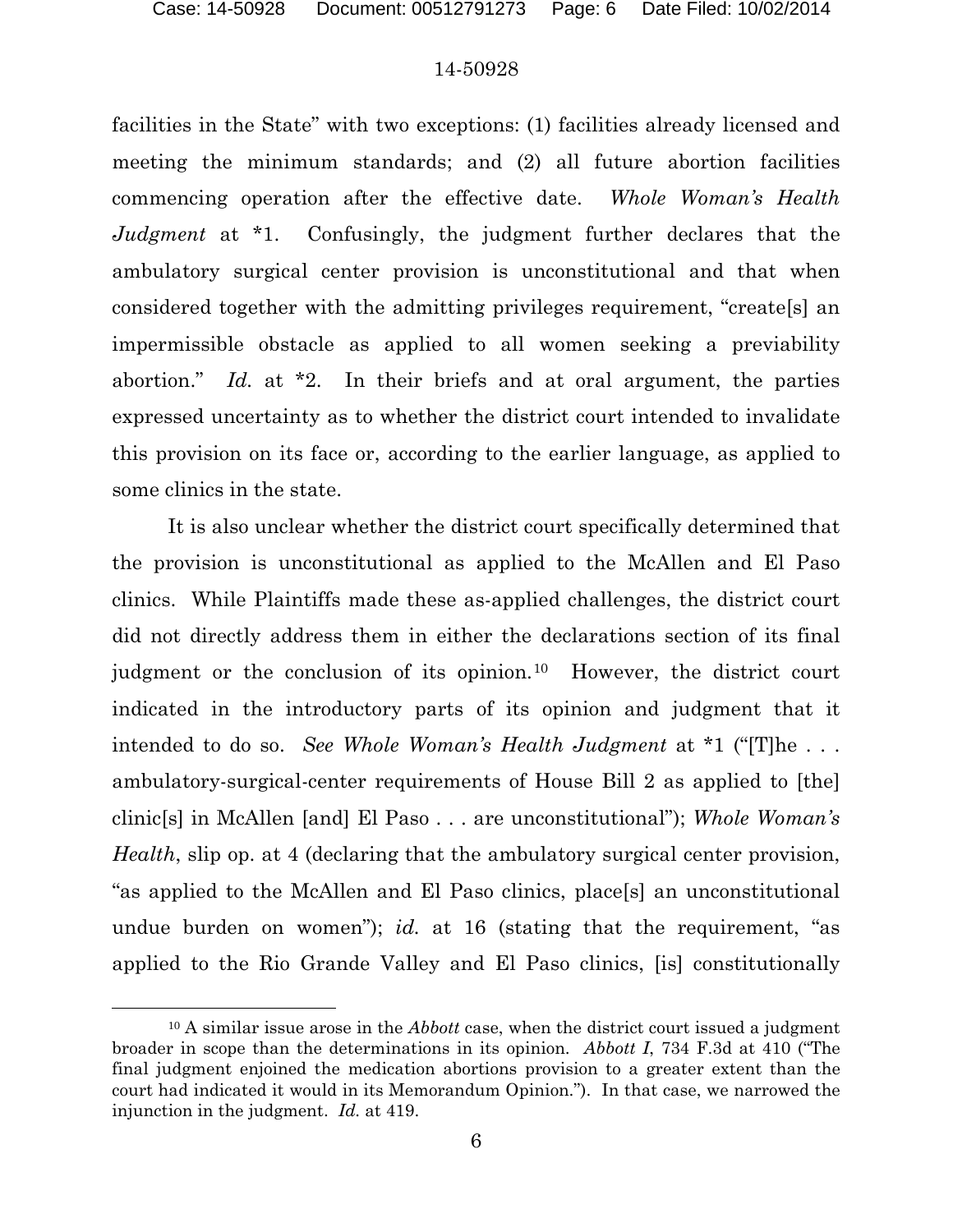impermissible"); *see also id.* at 19 ("In all other applications, the court finds that the ambulatory-surgical-center requirement imposes an undue burden on Texas women of reproductive age."). We note that the broad judgment "as applied to all women" logically would include the McAllen and El Paso clinics, even though the district court did not specifically address in its conclusions and judgment Plaintiffs' as-applied claims for these locations.

To alleviate confusion and to fairly address the State's emergency motion and Plaintiffs' response, we consider whether to stay injunctions of both the admitting privileges requirement and the ambulatory surgical center provision on their face—or in the district court's words, "as applied to all women in Texas"—and as applied to the McAllen and El Paso clinics. In addition, we will address the injunction of the ambulatory surgical center provision as applied to medication abortions. *See Whole Woman's Health Judgment* at \*2.

## **II.**

"Factual findings by the district court are typically reviewed for clear error." *City of Alexandria v. Brown*, 740 F.3d 339, 352 (5th Cir. 2014). The district court found, after trial with witness credibility determinations, that Texas had over forty abortion clinics prior to the enactment of H.B. 2, and that after the ambulatory surgical center provision takes effect, only seven or eight clinics will remain, representing more than an 80% reduction in clinics statewide in nearly fourteen months, with a 100% reduction in clinics west and south of San Antonio. The district court further found that there was no credible evidence of medical or health benefit associated with the ambulatory surgical center provision in the abortion context.

The district court also found: (1) the construction costs of bringing existing clinics into compliance with the minimum standards for ambulatory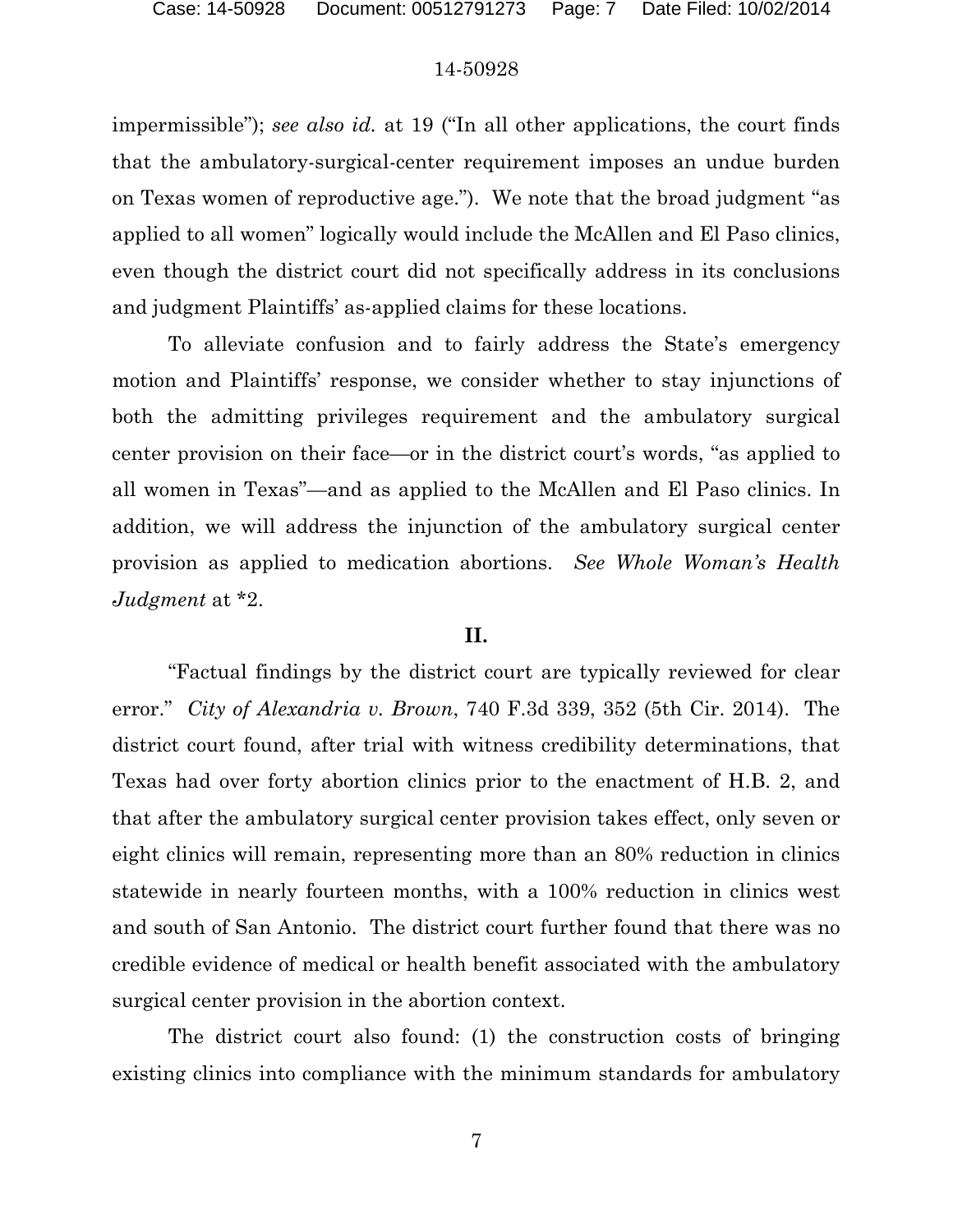surgical centers "will undisputedly approach 1 million dollars and will most likely exceed 1.5 million dollars"; (2) "the cost of acquiring land and constructing a new compliant clinic will likely exceed three million dollars" for existing clinics that cannot comply due to physical space limitations; (3) the enforcement of both challenged H.B. 2 provisions will increase women's travel distances to clinics; for example, 1.3 million women of reproductive age in Texas will live more than 100 miles from a clinic, 900,000 women will live more than 150 miles from a clinic, 750,000 women will live more than 200 miles from a clinic, and some women will live as far as 500 miles from a clinic; (4) the burdens of increased travel combine with "practical concerns includ[ing] lack of availability of child care, unreliability of transportation, unavailability of appointments at abortion facilities, unavailability of time off from work, immigration status and inability to pass border checkpoints, poverty level, [and] the time and expense involved in traveling long distances"; and (5) the remaining seven or eight clinics likely will not have the capacity to perform 60,000–72,000 abortions per year in Texas.

#### **III.**

We consider four factors in deciding whether to grant a stay pending appeal:

(1) whether the stay applicant has made a strong showing that he is likely to succeed on the merits; (2) whether the applicant will be irreparably injured absent a stay; (3) whether issuance of the stay will substantially injure the other parties interested in the proceeding; and (4) where the public interest lies.

*Abbott I*, 734 F.3d at 410 (quoting *Nken v. Holder*, 556 U.S. 418, 425–26 (2009)). A stay "is not a matter of right, even if irreparable injury might otherwise result to the appellant." *Nken*, 556 U.S. at 427.

The State initially filed a motion to stay in this court and, shortly thereafter, filed the same motion with the district court. The district court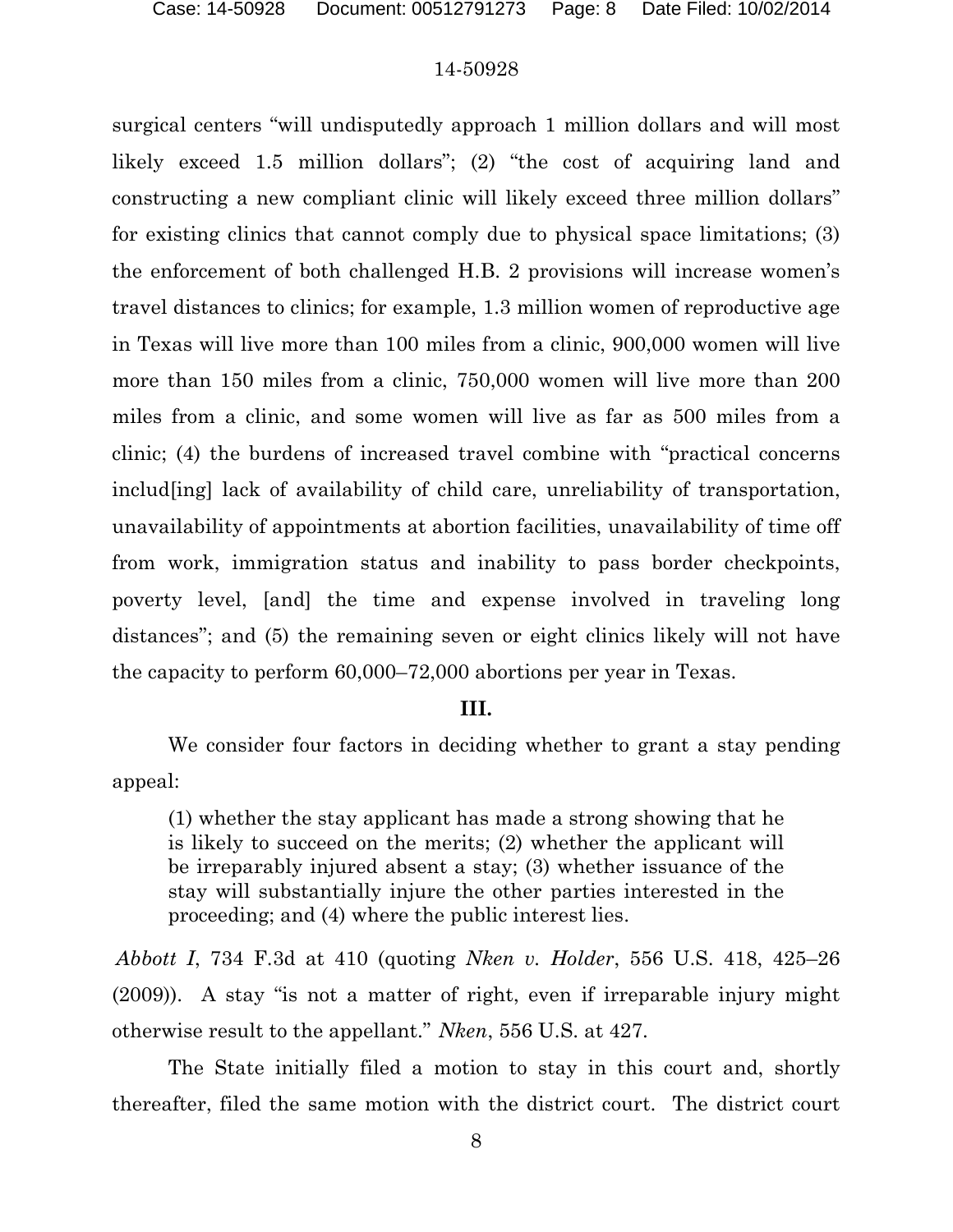denied the motion "for substantially the reasons stated in its memorandum opinion." Plaintiffs do not object to the order in which the State filed its motions and agree that the present motion is properly before us. *See Abbott I*, 734 F.3d at 410*.*

### **IV.**

"Before viability, a State may not prohibit any woman from making the ultimate decision to terminate her pregnancy." *Gonzales v. Carhart*, 550 U.S. 124, 146 (2007) (internal quotation marks omitted). Nor may a State "impose upon this right an undue burden, which exists if a regulation's purpose or effect is to place a substantial obstacle in the path of a woman seeking an abortion before the fetus attains viability." *Id.* (internal quotation marks omitted); *see also Planned Parenthood of Se. Pa. v. Casey*, 505 U.S. 833, 846 (1992)). To determine the constitutionality of a state law, we ask "whether the Act, measured by its text in this facial attack, imposes a substantial obstacle to . . . previability[] abortions." *Carhart*, 550 U.S. at 156.

Following *Carhart* and *Casey*, our circuit conducts a two-step approach, first applying a rational basis test, then independently determining if the burden on a woman's choice is undue. *See Abbott II*, 748 F.3d at 593–94, 597 ("Even though the state articulated a rational basis for the law . . . [Plaintiff] could succeed if the effect of the law substantially burdened women's access to abortion in Texas."); *see also Carhart*, 550 U.S. at 158 ("Where it has a rational basis to act, and it does not impose an undue burden, the State may use its regulatory power . . . in furtherance of its legitimate interests . . . .").

#### **A.**

Though Plaintiffs sought only as-applied relief from the admitting privileges requirement, limited to two abortion clinics—one in El Paso and one in McAllen—the district court, in its final judgment, appears to have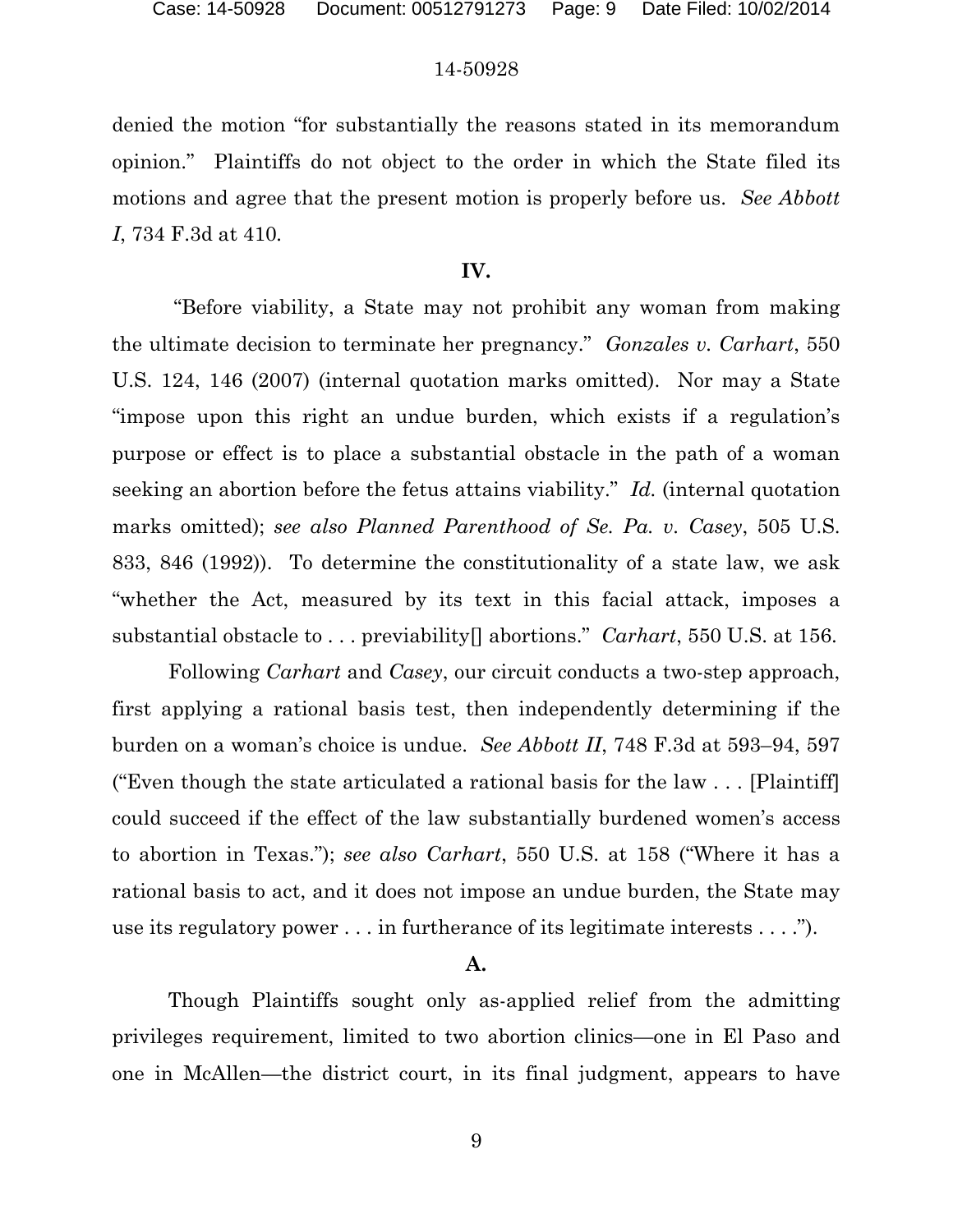facially invalidated the admitting privileges requirement throughout Texas. *See Whole Woman's Health Judgment* at \*2 ("[T]he two portions of Texas Health and Safety Code, Sections 245.010(a) [ambulatory surgical center provision] and 171.0031(a)(1) [admitting privileges requirement], create an impermissible obstacle *as applied to all* women seeking a previability abortion.") (emphasis added); *see also Whole Woman's Health*, slip op. at 21 (noting that the admitting privileges requirement and ambulatory surgical center provision are unconstitutional as to *all women in the state* seeking a previability abortion because they "act together to create an undue burden on a woman seeking a previability abortion by restricting access to previously available legal facilities"). This was inappropriate because Plaintiffs did not request that relief. *See Jackson Women's Health Org. v. Currier*, 760 F.3d 448, 458 (5th Cir. 2014) (narrowing the district court's injunction to correspond with the scope of the plaintiffs' requested relief). Furthermore, the district court's facial invalidation of the admitting privileges requirement is directly contrary to this circuit's precedent. *Abbott II* specifically upheld the facial constitutionality of the admitting privileges requirement. 748 F.3d at 599–600.

# **B.**

We now turn to the central question presented by this emergency motion: whether the State has shown a likelihood of success regarding whether the ambulatory surgical center provision is unconstitutional on its face. We conclude that it has.

As explained in *Abbott II*, if the State establishes that a law is rationally related to a legitimate state interest, we do not second guess the legislature regarding the law's wisdom or effectiveness. 748 F.3d at 594. Nor

10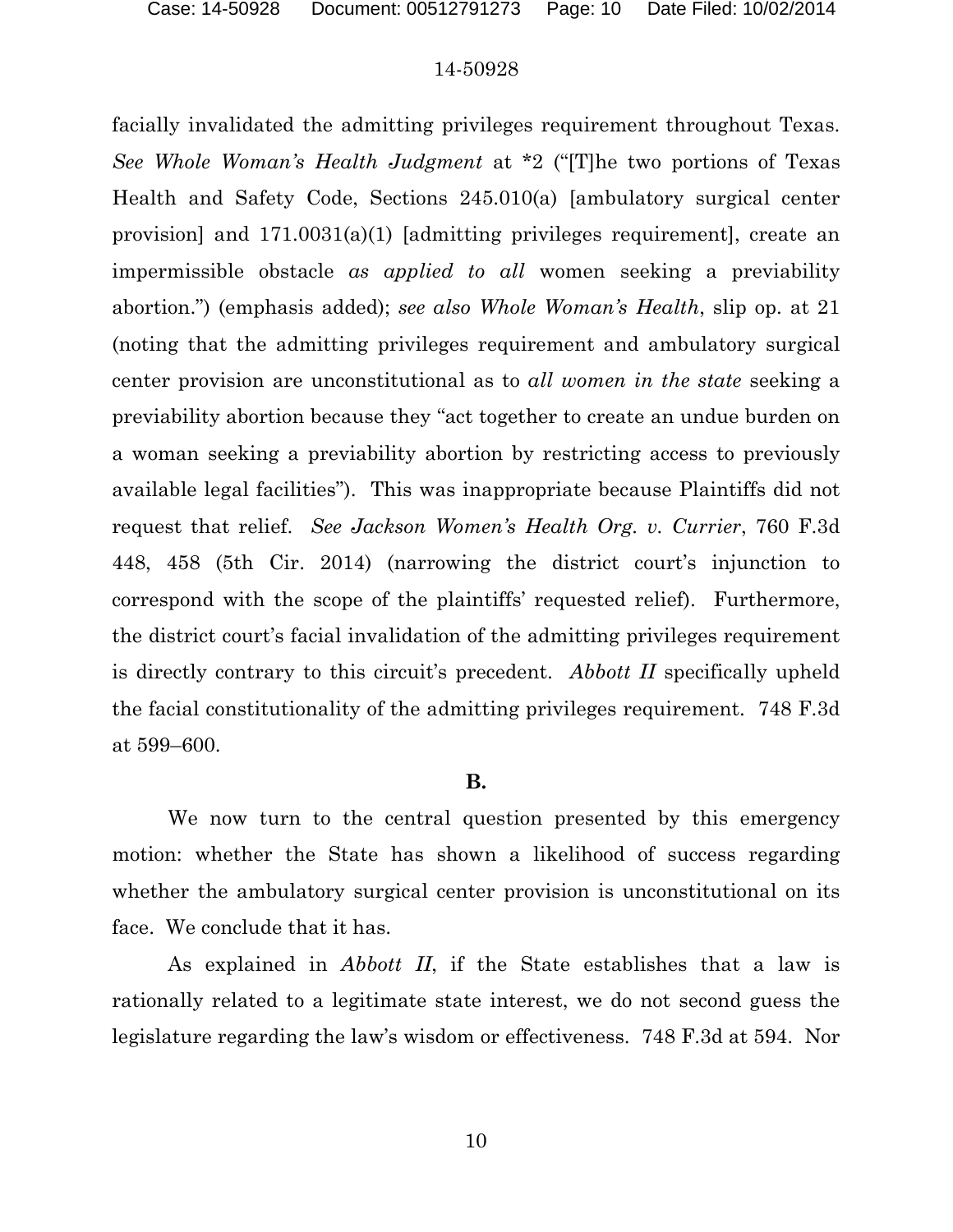is the State "required to prove that the objective of the law would be fulfilled." *Id.* (internal quotation marks omitted).

The district court concluded that H.B. 2, including both provisions at issue here, "surmount[ed] the low bar of rational-basis review." *Whole Woman's Health*, slip op. at 6. We agree with the district court's conclusion that the ambulatory surgical center provision satisfies rational basis review. In addition, no party challenges the district court's conclusion.

Thus, our review will focus on the second step of this circuit's approach; namely, whether this provision imposes an undue burden. The undue burden inquiry looks to whether the challenged provision has either "the *purpose* or *effect* of placing a substantial obstacle in the path of a woman seeking an abortion of a nonviable fetus." *Casey*, 505 U.S. at 877 (emphasis added). If it does, it is unconstitutional. *Id.*

# **1.**

We begin with the purpose inquiry. "[P]laintiffs bore the burden of attacking the State's purpose here," and the State has shown a strong likelihood that Plaintiffs failed to meet that burden. *Abbott II*, 748 F.3d at 597; *see also Abbott I*, 734 F.3d at 413.

The district court determined that "the ambulatory-surgical-center requirement was intended to close existing licensed abortion clinics." *Whole Woman's Health*, slip op. at 16. To support its conclusion, the district court determined that H.B. 2 treats abortion facilities in a "disparate and arbitrary" manner by not including an exception to the ambulatory surgical center provision for previously licensed abortion providers. According to the district court, "other types of ambulatory-surgical facilities are frequently granted waivers or are grandfathered due to construction dates that predate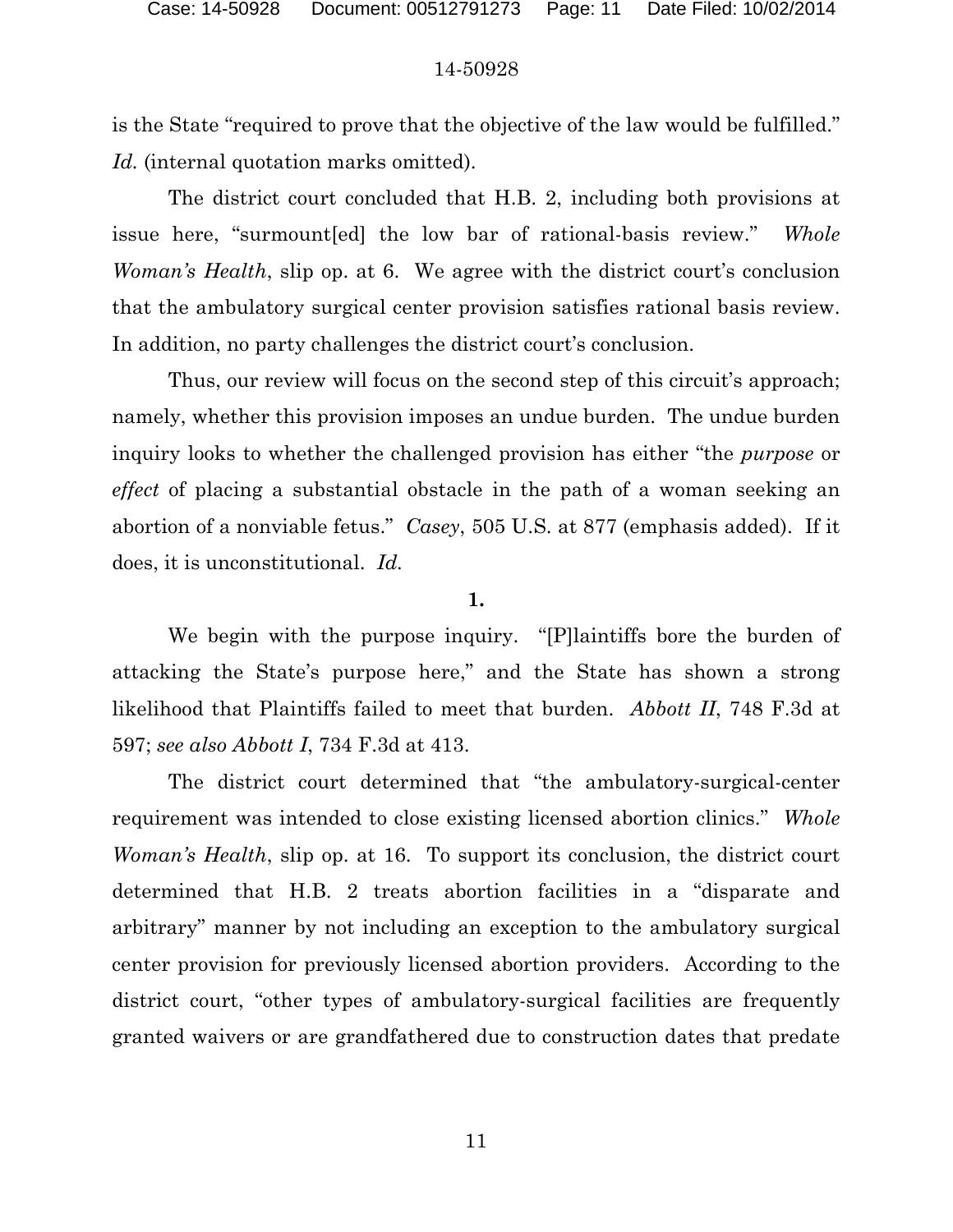the newer construction requirements." *Id.* at 10 (citing 25 Tex. Admin. Code  $§ 135.51(a)$ .

The State argues that the district court misunderstood the relevant provision in the governing Texas regulation. As the State reads the provision, H.B. 2 does not treat abortion facilities disparately from other ambulatory surgical centers in this respect. *See* 25 Tex. Admin. Code § 135.51(a). According to the State, there is no ambulatory surgical center exemption for any facility within the statutorily-defined subset requiring licensure, regardless of whether it provides abortions. The provision cited by the district court provides an exemption to *any* facility previously licensed as an ambulatory surgical center that failed to comply with new building code requirements amended in June 2009. Any such facility, regardless of whether it provides abortions, qualifies for the exemption. Based on our review of the relevant provision, we agree with the State that ambulatory surgical centers providing abortions are not treated differently from other ambulatory surgical centers.

Besides its view of the above regulation, the district court cited no record evidence to support its determination that the ambulatory surgical center provision was enacted for the purpose of imposing an undue burden on women seeking abortions, nor did it make any factual finding regarding an improper purpose. The Texas Legislature's stated purpose was to improve patient safety. *See, e.g.*, Senate Comm. On Health & Human Servs., Bill Analysis, Tex. H.B. 2, 83d Leg., 2d C.S. 1–2 (2013) ("H.B. 2 seeks to increase the health and safety" of abortion patients and to provide them with "the highest standard of health care"). As we observed in *Abbott I*, the State of Texas has an "interest in protecting the health of women who undergo abortion procedures." 734 F.3d at 413; *see also Carhart*, 550 U.S. at 157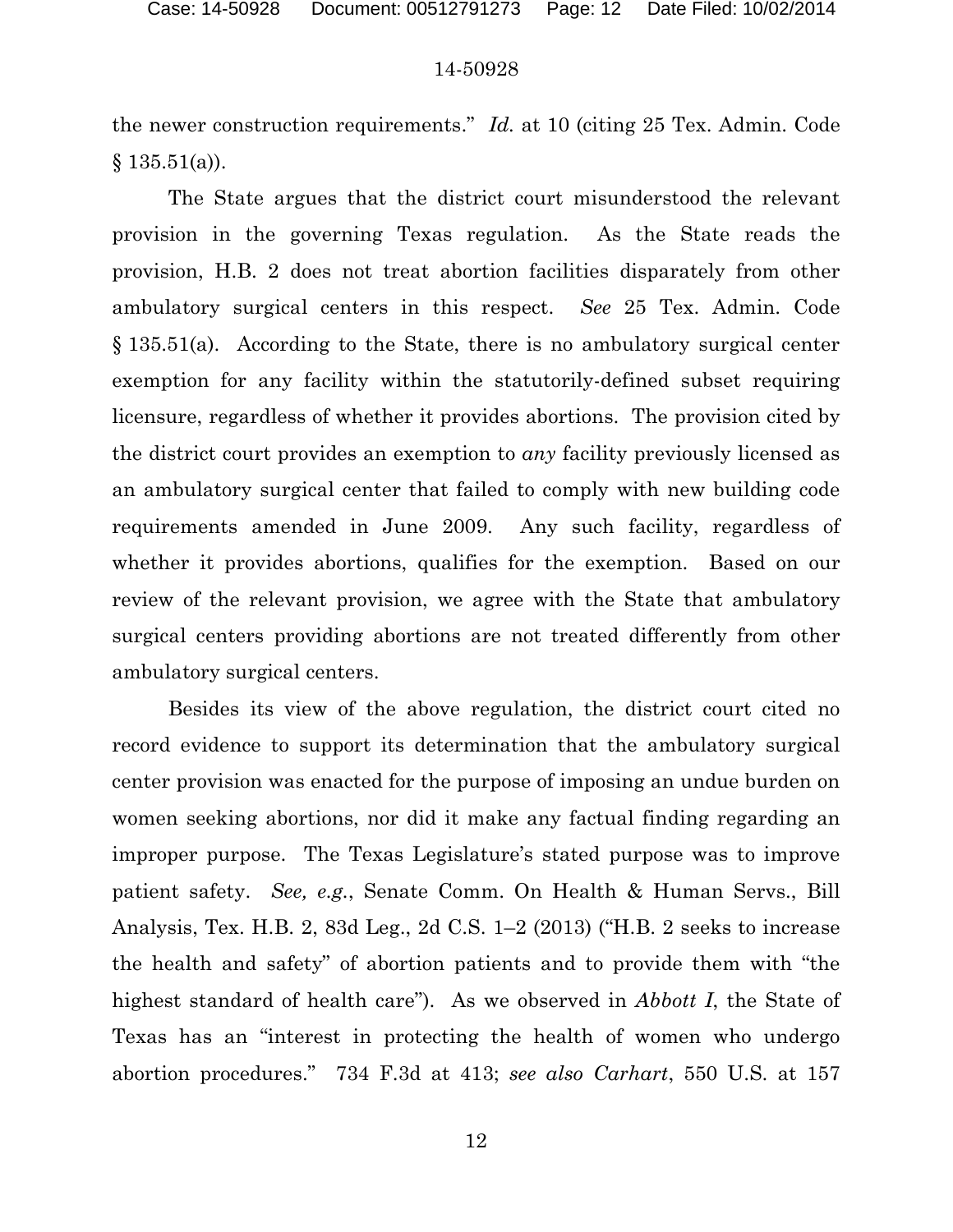("There can be no doubt the government has an interest in protecting the integrity and ethics of the medical profession." (internal quotation marks omitted)). Courts are not permitted to second guess a legislature's stated purposes absent clear and compelling evidence to the contrary. *See Kansas v. Hendricks*, 521 U.S. 346, 361 (1997) ("[W]e ordinarily defer to the legislature's stated intent."); *Flemming v. Nestor*, 363 U.S. 603, 617 (1960) ("[O]nly the clearest proof could suffice to establish the unconstitutionality of a statute on [the] ground of [improper legislative motive]."). Such evidence simply does not appear in the record here.

Alternatively, the district court opined that it was "not required" to find actual evidence of improper purpose because H.B. 2's ambulatory surgical center provision has the *effect* of creating an undue burden. *Whole Woman's Health*, slip op*.* at 16. To the extent the district court found an improper purpose based on the law's *effect*, the State is likely to succeed on the merits. *Mazurek v. Armstrong*, 520 U.S. 968, 972 (1997) (noting that the purpose and effect of undue burden are two different inquiries and there must be "*some*  evidence of that improper purpose"); *Abbott II*, 748 F.3d at 597 ("[T]he plaintiffs offered no evidence implying that the State enacted the admitting privileges provision in order to limit abortions . . . . There is thus no basis for a finding of impermissible purpose under *Casey*.").

# **2.**

We now evaluate whether the State has shown a likelihood of success on the merits of whether the ambulatory surgical center provision "has the *effect* of imposing an unconstitutional burden" sufficient to justify a facial invalidation. *Carhart*, 550 U.S. at 161 (emphasis added). The State has made such a showing.

13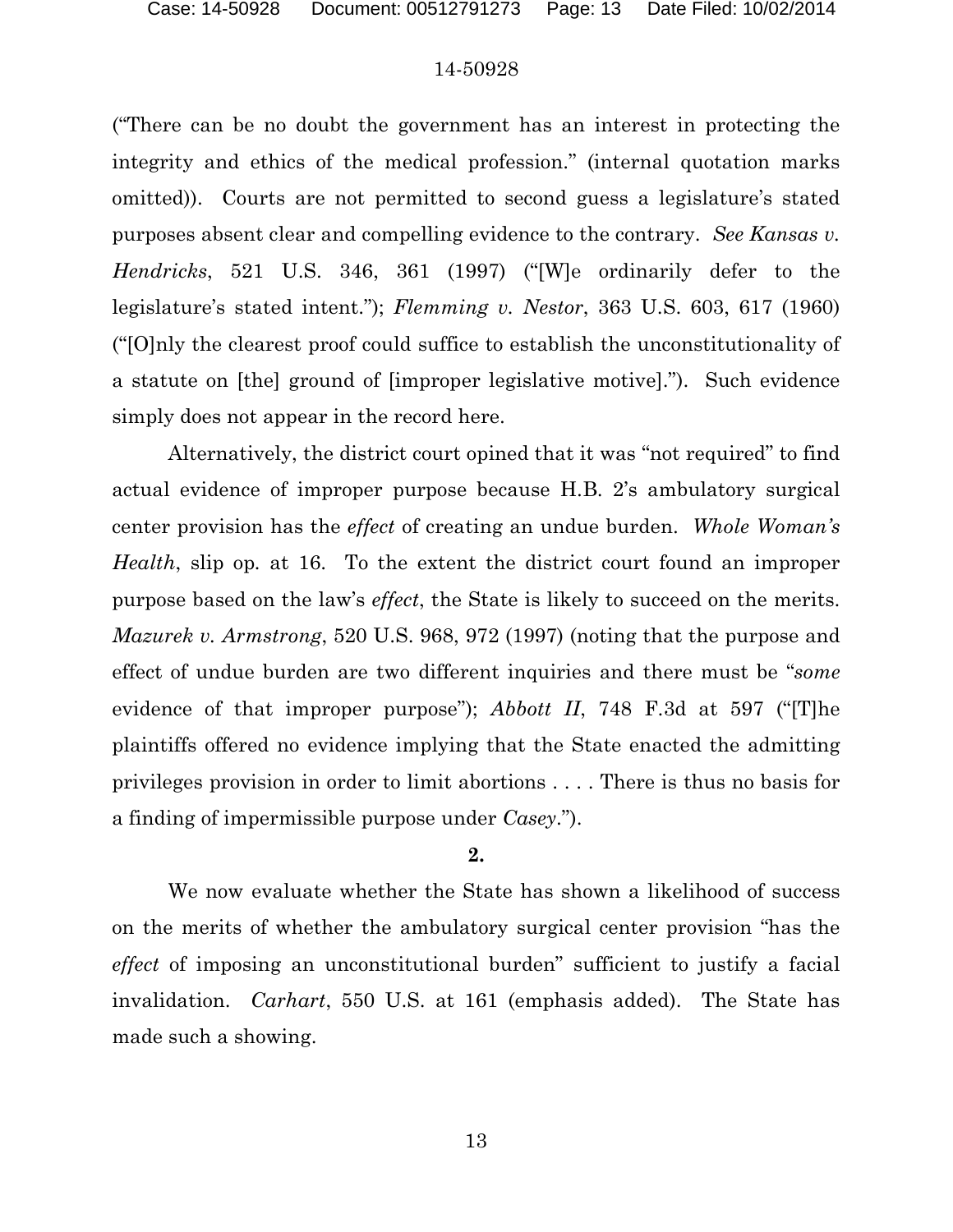Facial challenges relying on the effects of a law "impose[] a heavy burden upon the part[y] maintaining the suit." *Abbott I*, 734 F.3d at 414 (second alteration in original) (quoting *Carhart*, 550 U.S. at 167) (internal quotation marks omitted); *Abbott II*, 748 F.3d at 604 (same). In *Carhart*, the Supreme Court recognized the existence of divergent views as to "[w]hat that burden consists of in the specific context of abortion statutes . . . ." 550 U.S. at 167.It is well-settled in this circuit that "[a] facial challenge will succeed only where the plaintiff shows that there is no set of circumstances under which the statute would be constitutional." *Barnes v. Mississippi*, 992 F.2d 1335, 1342 (5th Cir. 1993); *see also Abbott II*, 748 F.3d at 588 ("Standard principles of constitutional adjudication require courts to engage in facial invalidation only if no possible application of the challenged law would be constitutional."). The Supreme Court uses the same "no set of circumstances" rule in general for facial challenges. *See United States v. Salerno*, 481 U.S. 739, 745 (1987). However, as we noted in *Abbott II*, it is not clear whether the Supreme Court applies this general rule in abortion cases. 748 F.3d at 588.

In *Casey*, the controlling plurality held that an abortion-regulating statute would fail constitutional muster if, "in a *large fraction of the cases* in which it is relevant, it will operate as a substantial obstacle to a woman's choice to undergo an abortion." 505 U.S. at 895 (emphasis added). In earlier abortion cases, the Court used the "no set of circumstances" approach. *See, e.g., Rust v. Sullivan*, 500 U.S. 173, 183 (1991); *Ohio v. Akron Ctr. for Reprod. Health*, 497 U.S. 502, 514 (1990). The more recent *Carhart* majority did not choose between "no set of circumstances" and "large fraction," but instead upheld the statute in question on the basis that the facial challenge could not satisfy either standard. 550 U.S. at 167–68 ("We need not resolve that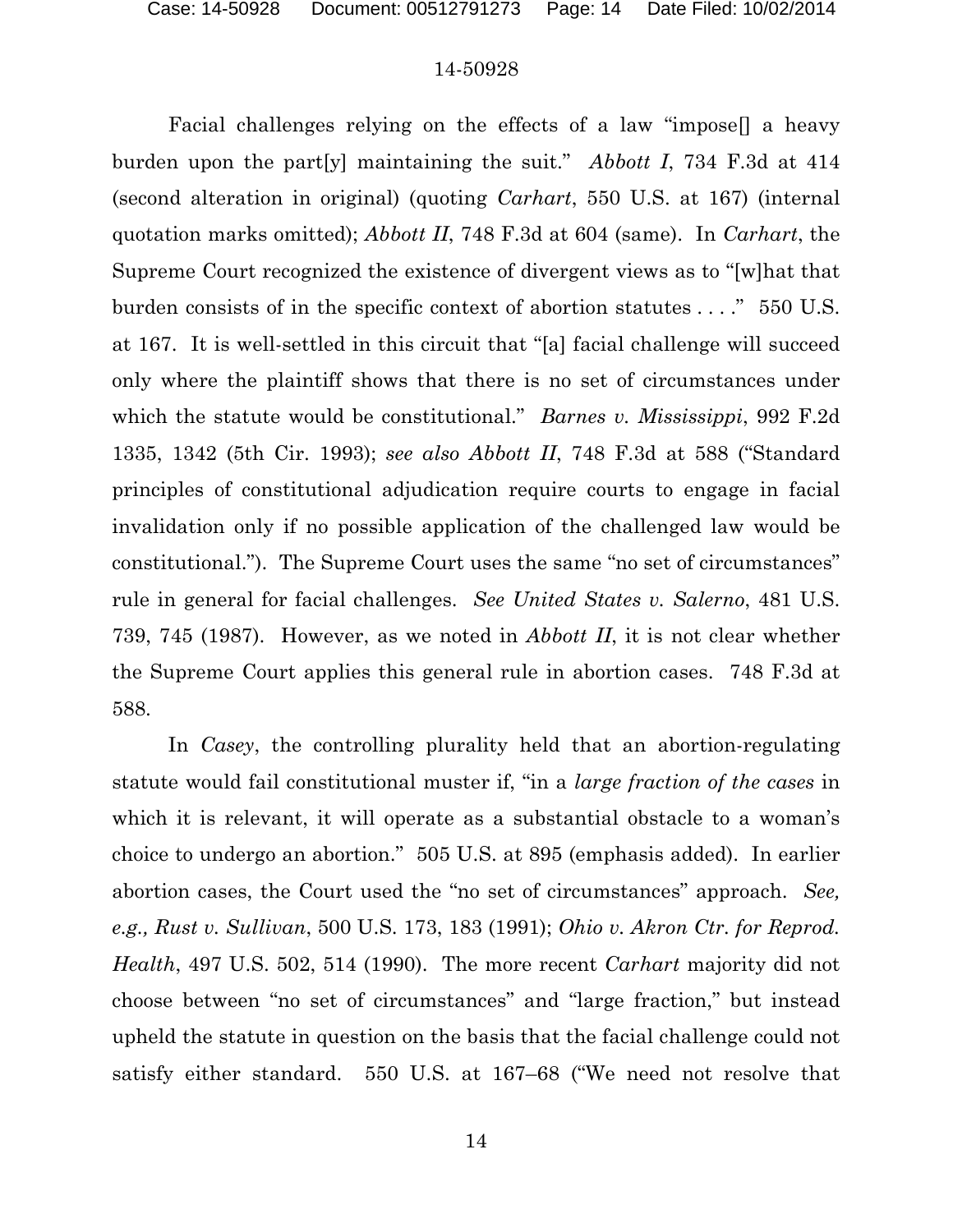debate." *Id.* at 167.). We will do the same here, as we did in *Abbott I* and *Abbott II*, and "apply the 'large fraction' nomenclature for the sake of argument only, without casting doubt on the general rule." *Abbott II*, 748 F.3d at 588–89; *see also Abbott I*, 734 F.3d at 414.

The ambulatory surgical center provision applies to all clinics performing abortions. Every woman in Texas who seeks an abortion will be affected to some degree by this requirement because it effectively narrows her options for where to obtain an abortion. As the parties stipulated at trial, six licensed ambulatory surgical centers "will not be prevented by the ambulatory surgical center [provision] of HB 2 from performing abortions." These are located in Austin, Dallas, Fort Worth, Houston, and San Antonio. The parties also stipulated that Planned Parenthood has obtained a license to open a new ambulatory surgical center in Dallas, and announced its intention to open another one in San Antonio. However, the parties further stipulated that all other abortion facilities now licensed by the State of Texas cannot currently comply with the provision. The district court concluded that this reduction in supply of clinics was an undue burden and facially invalidated the ambulatory surgical center provision. In doing so, the district court applied neither the Fifth Circuit's "no set of circumstances" test nor *Casey*'s "large fraction" test. Instead, the district court found that "a *significant number* of the reproductive-age female population of Texas will need to travel considerably further in order to exercise its right to a legal previability abortion." *Whole Woman's Health*, slip op. at 9 (emphasis added). The district court "conclude[d] that the practical impact on Texas women due to the clinics' closure statewide would operate for a *significant number* of women in Texas just as drastically as a complete ban on abortion." *Id.* at 11 (emphasis added). However, under this circuit's precedent, and *Carhart*, a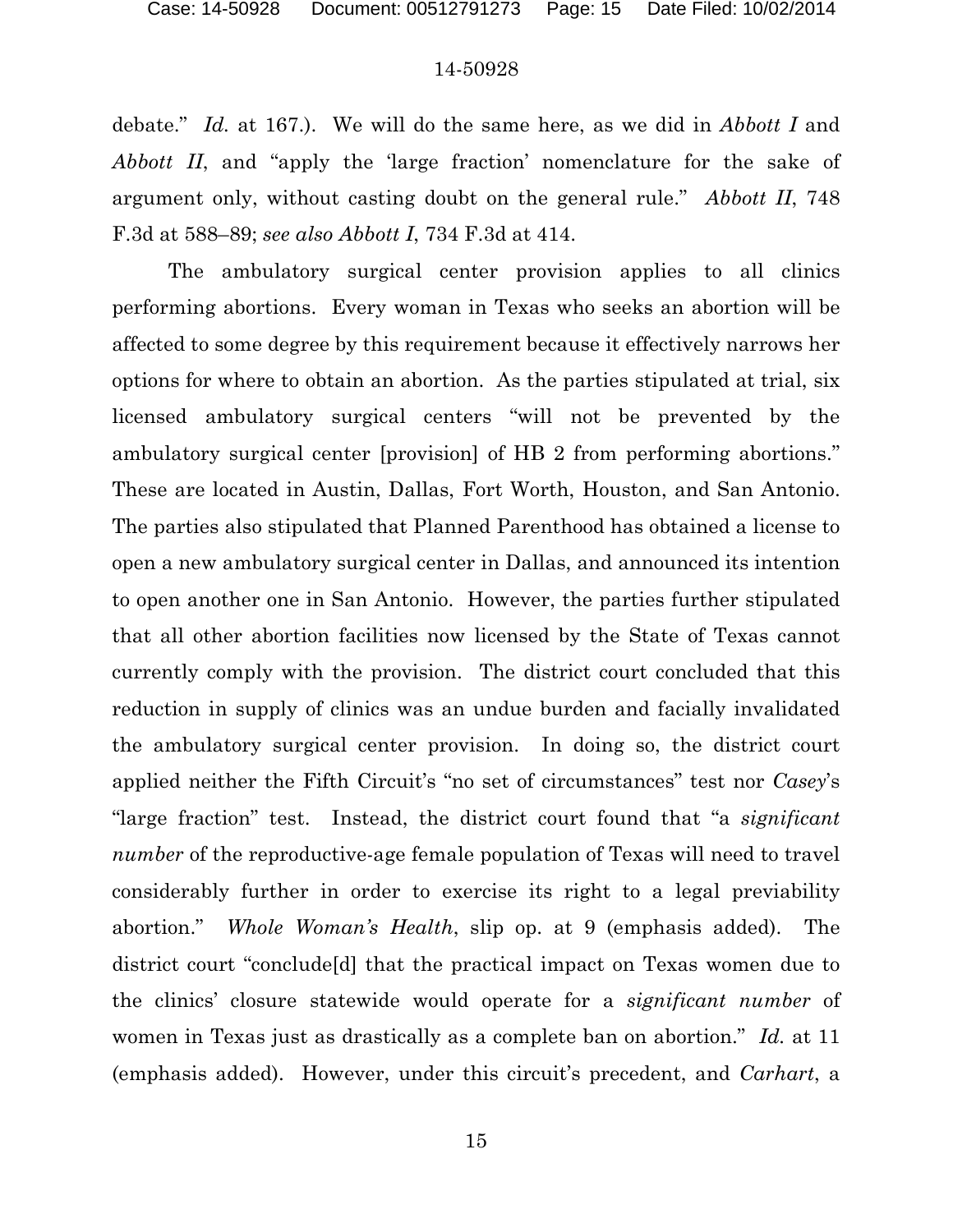"significant number" is insufficient unless it amounts to a "large fraction." *See Abbott II*, 748 F.3d at 600 ("[T]he regulation will not affect a significant (much less 'large') fraction of such women . . . .").

The district court also erred when it balanced the efficacy of the ambulatory surgical center provision against the burdens the provision imposed. In the district court's view, "the severity of the burden imposed by both requirements is not balanced by the weight of the interests underlying them." *Whole Woman's Health*, slip op. at 13. As support for this proposition, the court evaluated whether the ambulatory surgical center provision would actually improve women's health and safety. *Id.* at 14–15 ("The court concludes that it is unlikely that the stated goal of the requirement improving women's health—will actually come to pass."). This approach contravenes our precedent. In our circuit, we do not balance the wisdom or effectiveness of a law against the burdens the law imposes. *See Abbott II*, 748 F.3d at 593–94, 597 (conducting a two-step approach, first determining whether the law at issue satisfies rational basis, then whether it places a substantial obstacle in the path of a large fraction of women seeking abortions); *see also Harris v. McRae*, 448 U.S. 297, 325–26 (1980) ("It is not the mission of this Court or any other to decide whether the balance of competing interests . . . is wise social policy.").

The district court's weighing of the interests basically boils down to the district court's own view that the facilities are already safe for women and that the ambulatory surgical center provision, when implemented, will not serve to promote women's health. However, *Abbott II* discusses in detail the perils of second-guessing the wisdom of the legislature in a constitutional challenge:

If legislators' predictions about a law fail to serve their purpose, the law can be changed. Once the courts have held a law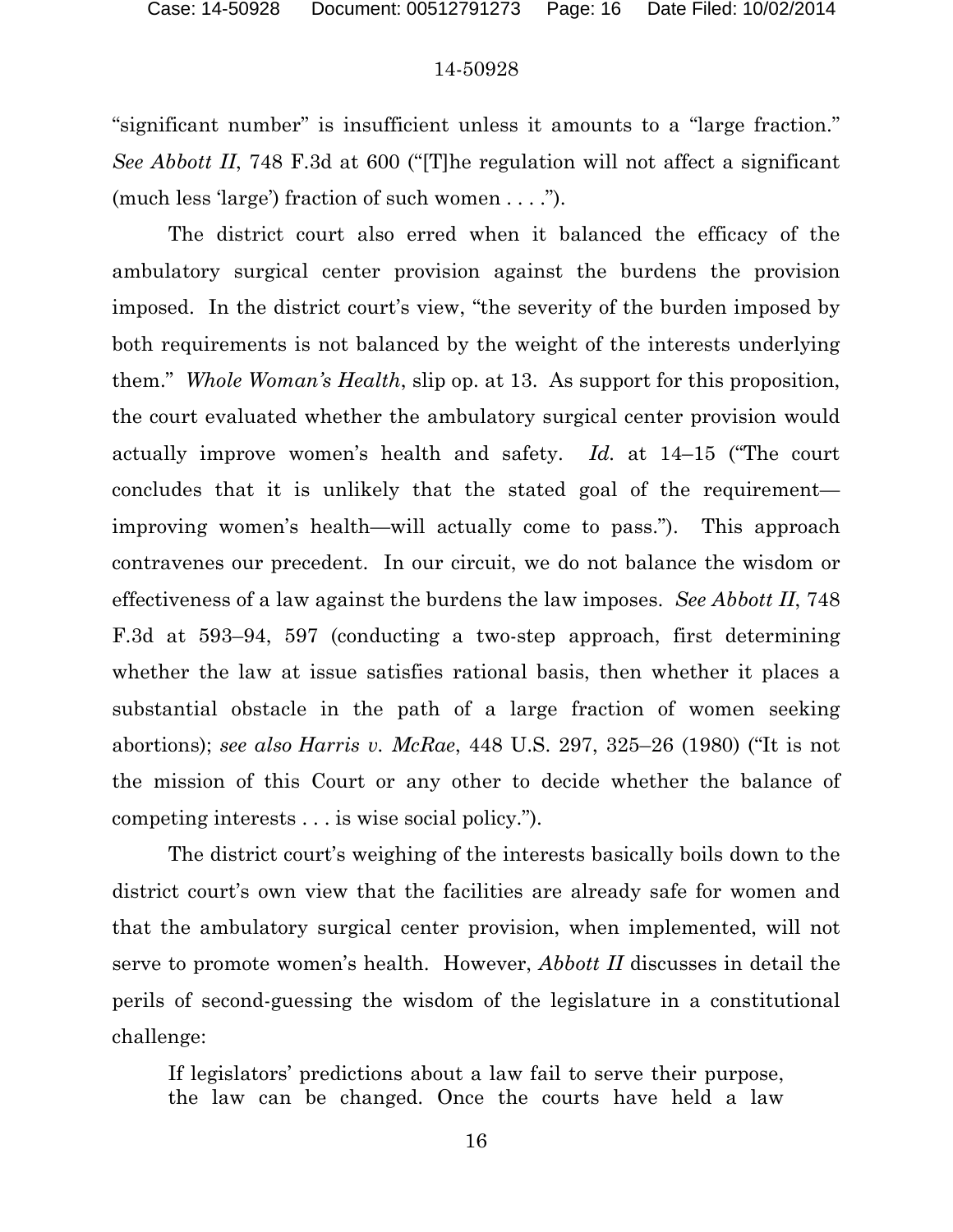# 14-50928

unconstitutional, however, only a constitutional amendment, or the wisdom of a majority of justices overcoming the strong pull of *stare decisis*, will permit that or similar laws to again take effect.

*Abbott II*, 748 F.3d at 594. Moreover, the district court's approach ratchets up rational basis review into a pseudo-strict-scrutiny approach by examining whether the law advances the State's asserted purpose.<sup>11</sup> Under our precedent, we have no authority by which to turn rational basis into strict scrutiny under the guise of the undue burden inquiry.

Plaintiffs argue that the district court's balancing approach is used by other circuits. We agree with Plaintiffs that some circuits have used the balancing test to enjoin abortion regulations; other circuits—including ours have not. *Compare Planned Parenthood Ariz., Inc. v. Humble*, 753 F.3d 905, 914 (9th Cir. 2014), *and Planned Parenthood of Wisc., Inc. v. Van Hollen*, 738 F.3d 786, 791–99 (7th Cir. 2013), *with Abbott II*, 748 F.3d at 593–94, 597, *Planned Parenthood Sw. Ohio Region v. DeWine*, 696 F.3d 490, 515 (6th Cir. 2012), *Greenville Women's Clinic v. Bryant*, 222 F.3d 157 (4th Cir. 2000), *and Women's Health Center of W. Cnty., Inc. v. Webster*, 871 F.2d 1377 (8th Cir. 1989). We are bound to follow our circuit's approach.

In addition, Plaintiffs argue that *Barnes v. Mississippi*, 992 F.2d 1335 (5th Cir. 1993) supports a balancing approach.<sup>[12](#page-16-1)</sup> However, a careful reading of *Barnes* establishes that it does not support Plaintiffs' argument. In *Barnes*, we cited *Casey* for the proposition that "the constitutionality of an

<span id="page-16-0"></span><sup>&</sup>lt;sup>11</sup> This is particularly problematic in a facial challenge to a newly enacted law. "Most legislation deals ultimately in probabilities, the estimation of the people's representatives that a law will be beneficial to the community. Success often cannot be 'proven' in advance. The court may not replace legislative predictions or calculations of probabilities with its own, else it usurps the legislative power." *Abbott II*, 748 F.3d at 594 (citing *Heller v. Doe*, 509 U.S. 312, 319 (1993)).

<span id="page-16-1"></span> $12$  The concurring and dissenting opinion seems to agree with Plaintiffs' and the district court's views on the balancing approach, as well as their interpretation of *Barnes*.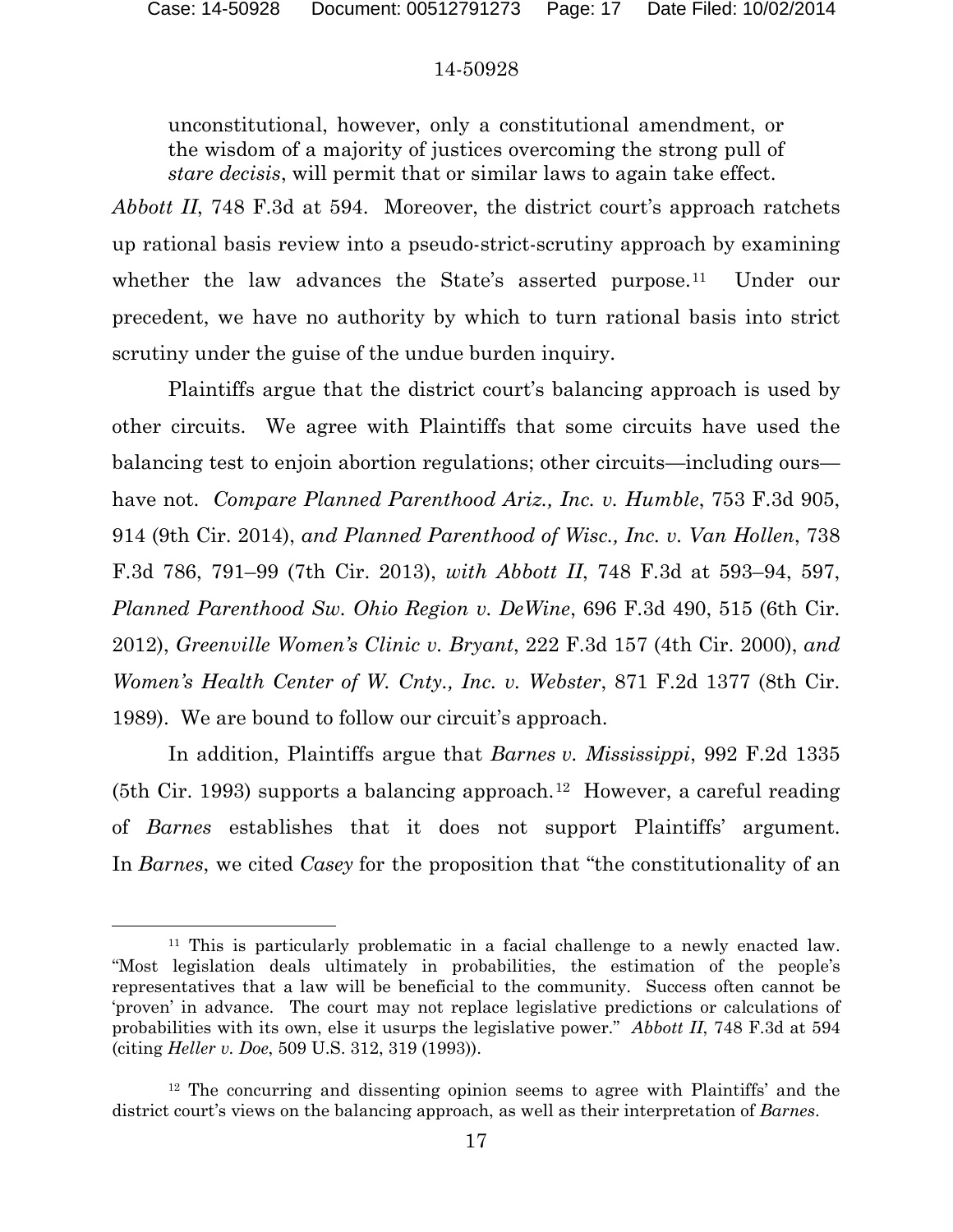abortion regulation . . . turns on an examination of the *importance* of the state's interests in the regulation and the severity of the burden that regulation imposes on a woman's right to seek an abortion." 992 F.2d at 1339 (emphasis added). We then analyzed the *importance* of the State's interest in parental involvement statutes, without considering the extent to which the challenged law actually advanced that interest. Likewise here, the health of women seeking abortions is an important purpose. *See Abbott II*, 748 F.3d at 594–96. Our only remaining task is to analyze the severity of the burden the regulation imposes on women's right to seek abortions.

The district court's failure to apply the "large fraction" test, and its reliance on its own balancing of the State's justifications against the burdens imposed by the law, weigh in favor of the State's strong likelihood of success on the merits. Moreover, application of the "large fraction" test to the evidence before us further supports the State's position that the evidence at the four-day trial is insufficient to show that a "large fraction" of women seeking abortions would face an undue burden on account of the ambulatory surgical center provision.

Plaintiffs' expert, Dr. Daniel Grossman, opined that the ambulatory surgical center provision would increase driving distances for women generally, noting that after the provision becomes effective, 900,000 out of approximately 5.4 million women of reproductive age in Texas would live at least 150 miles from the nearest clinic. *Whole Woman's Health*, slip op. at 8– 9. He did not testify specifically about how many women seeking abortions would have to drive more than 150 miles or whether that number would amount to a large fraction. *See Abbott II*, 748 F.3d at 583 ("[A]n increase of travel of less than 150 miles for some women is not an undue burden under *Casey*.") (citing *Abbott I*, 734 F.3d at 415). Assuming that women seeking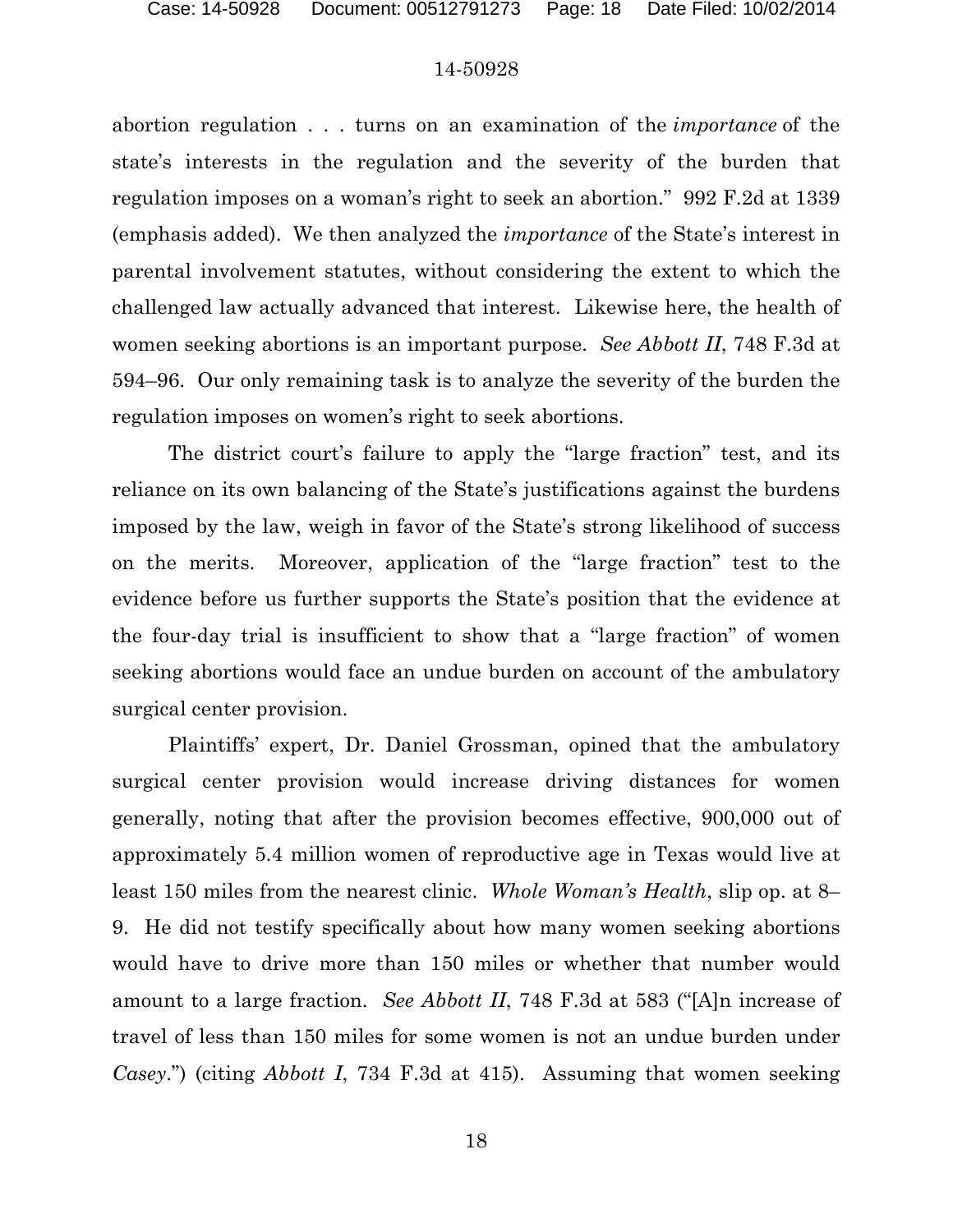## 14-50928

abortions are proportionally distributed across the state, Dr. Grossman's evidence suggests that approximately one out of six (16.7%) women seeking an abortion will live more than 150 miles from the nearest clinic.[13](#page-18-0)

Even assuming, *arguendo*, that 150 miles is the relevant cut-off, this is nowhere near a "large fraction." *See Abbott II*, 748 F.3d at 600. As discussed above, the *Casey* plurality, in using the "large fraction" nomenclature, departed from the general standard for facial challenges. The general standard for facial challenges allows courts to facially invalidate a statute only if "no possible application of the challenged law would be constitutional." *Abbott II*, 748 F.3d at 588. In other words, the law must be unconstitutional in 100% of its applications. We decline to interpret *Casey* as changing the threshold for facial challenges from 100% to 17%.[14](#page-18-1)

Plaintiffs argue that the appropriate denominator in the large fraction analysis consists only of women "who could have accessed abortion services in Texas prior to implementation of the challenged requirements, but who will face increased obstacles as a result of the law." To narrow the denominator in this way—to essentially only those women who Plaintiffs argue will face an undue burden—ignores precedent. *Casey* itself counsels that the

<span id="page-18-0"></span><sup>13</sup> The State's expert, Todd Giberson, testified that "90.6% of Texas women ages 15- 44 live within 150 miles of [an ambulatory surgical center abortion facility] or live in an area that is not within 150 miles of an abortion provider due to reasons not alleged to be related to the Act." This testimony was not rebutted, but the district court found Mr. Giberson to be less credible. *Whole Woman's Health*, slip op. at 9 n.4. Even if we ignore Mr. Giberson's testimony and rely on the 17% figure gleaned from Dr. Grossman's testimony, Plaintiffs cannot satisfy the large fraction test.

<span id="page-18-1"></span><sup>&</sup>lt;sup>14</sup> The concurring and dissenting opinion inexplicably contends that, on this record, the large fraction test is satisfied. This is baffling and ignores the baseline from which the large fraction test was derived. It also ignores *Abbott II*'s guidance that a burden that "does not fall on the vast majority of Texas women" does not meet the large fraction test. 748 F.3d at 600. Moreover, the concurring and dissenting opinion fails to justify its reliance on the "large fraction" test to the exclusion of the "no set of circumstances" test, which, as discussed, is the law of our circuit. *See Barnes*, 992 F.2d at 1342; *Abbott II*, 748 F.3d at 588.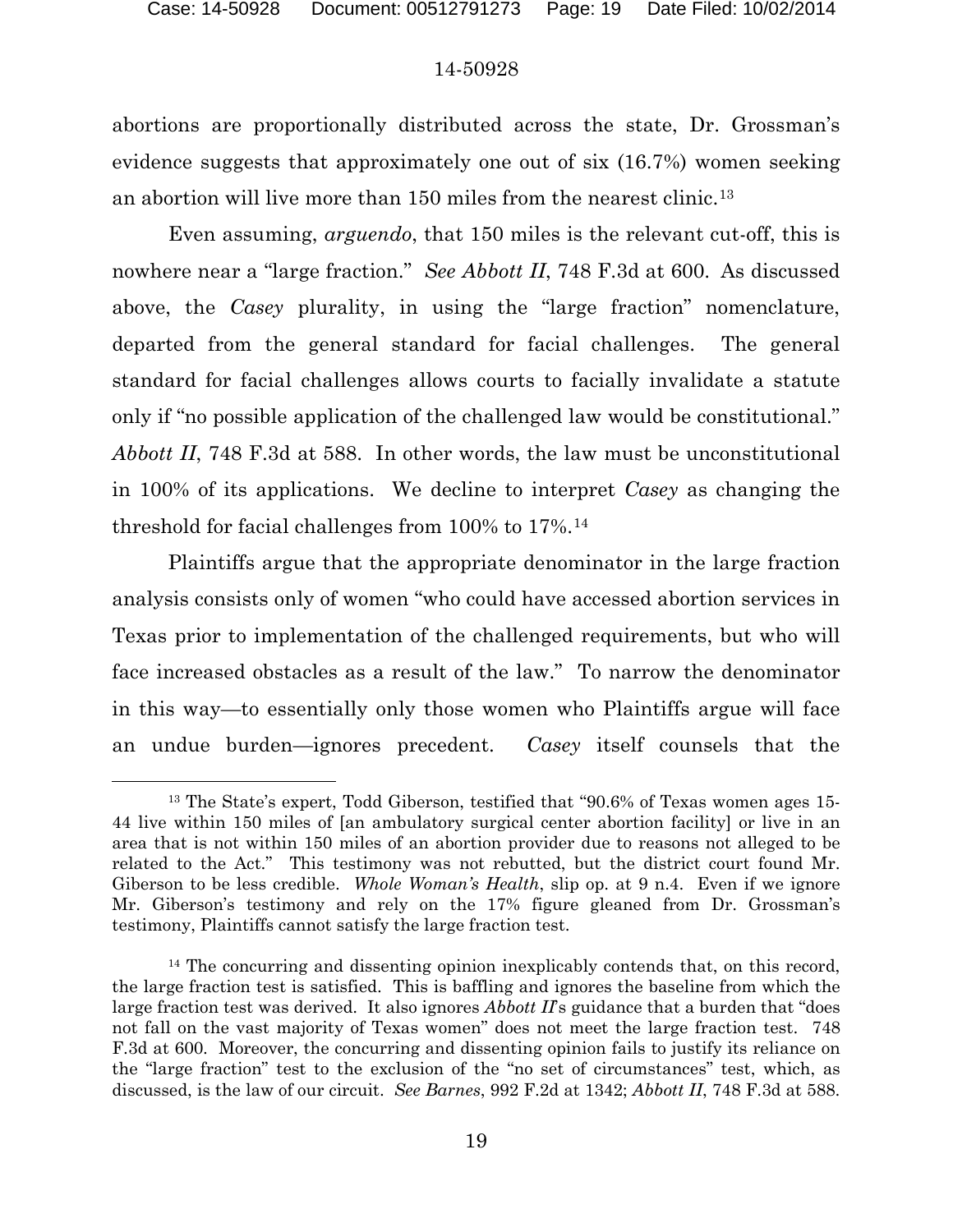## 14-50928

denominator should encompass all women "for whom the law is a restriction." *Casey*, 505 U.S. at 894 (involving a spousal consent requirement that applied to married women who did not want to obtain consent). This is also the approach that our circuit used in *Abbott II*. 748 F.3d at 598 (using a denominator of "women seeking an abortion in Texas" when addressing a facial challenge of H.B. 2 under the large fraction test). Here, the ambulatory surgical center requirement applies to every abortion clinic in the State, limiting the options for all women in Texas who seek an abortion. The appropriate denominator thus includes all women affected by these limited options. Moreover, Plaintiffs' suggested approach would make the large fraction test merely a tautology, always resulting in a large fraction. The denominator would be women that Plaintiffs claim are unduly burdened by the statute, and the numerator would be the same.[15](#page-19-0)

Based on unspecific testimony at trial, the district court also noted "practical concerns" that combine with increased travel distances, particularly for disadvantaged, minority, and immigrant populations. *See Whole Woman's Health*, slip op*.* at 11–12 (listing "lack of availability of child care, unreliability of transportation, unavailability of appointments at abortion facilities, unavailability of time off from work, immigration status and inability to pass border checkpoints, poverty level, the time and expense involved in traveling long distances, and other inarticulable psychological obstacles." *Id.* at 11.). We do not doubt that women in poverty face greater difficulties. However, to sustain a facial challenge, the Supreme Court and this circuit require Plaintiffs to establish that the law itself imposes an undue

<span id="page-19-0"></span><sup>15</sup> Here, we use the same denominator as the panel in *Abbott II—*women seeking an abortion in Texas. We note that even if the denominator excluded women who will not have to change clinics as a result of the ambulatory surgical center provision—for whom the provision arguably is not a restriction—Plaintiffs offered no evidence from which we could conclude that a large fraction of the remaining women will face an undue burden.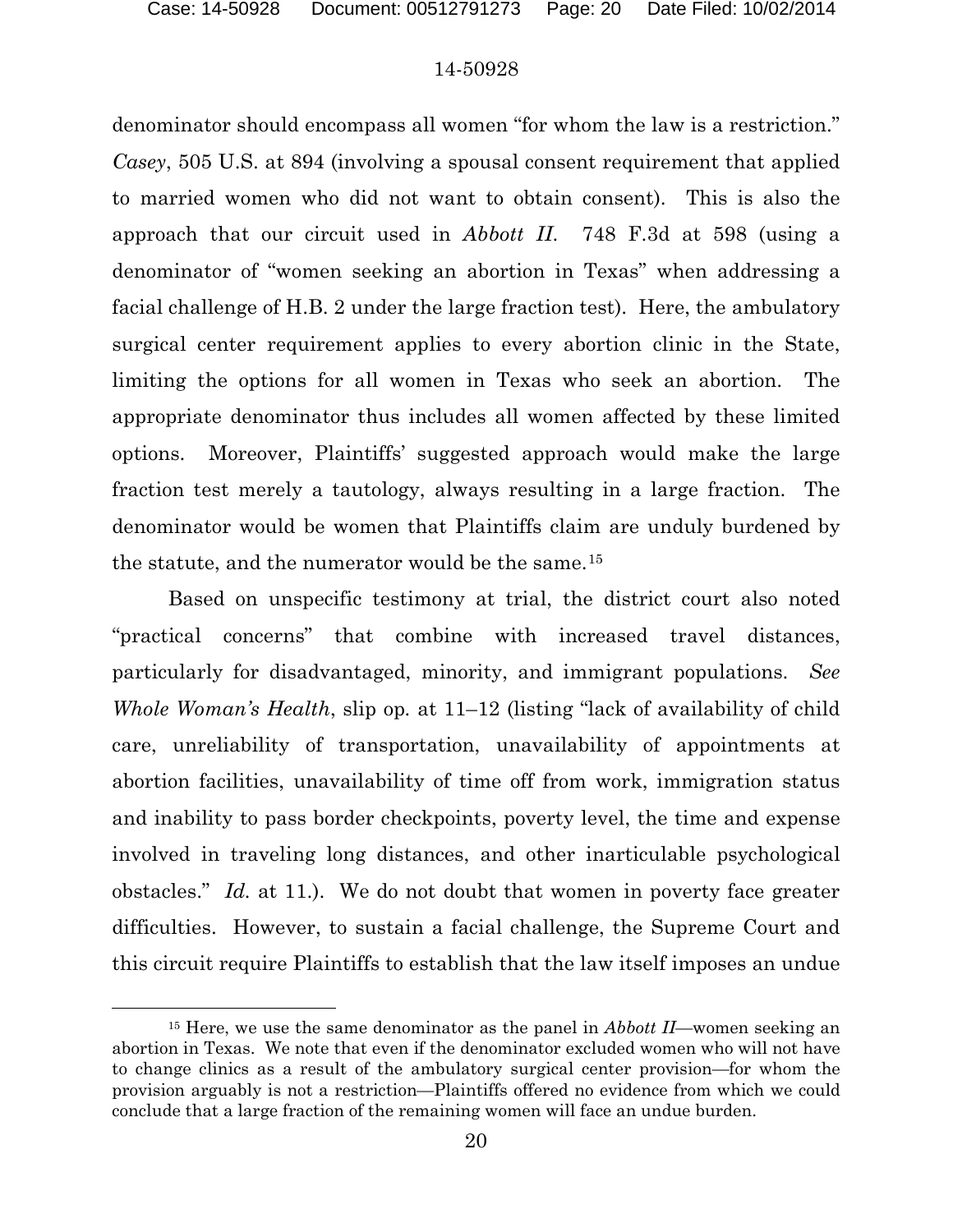#### 14-50928

burden on at least a large fraction of women. Plaintiffs have not done so here.

The district court also relied on its own determination that the ambulatory surgical center provision would cause a shortage in capacity for the remaining licensed clinics. The district court found that 60,000–72,000 abortions were performed annually in previous years. *Id*. at 8. After the ambulatory surgical center provision goes into effect, it is undisputed that seven or eight clinics will remain. *Id.* at 11. Based on Dr. Grossman's testimony, the district court then determined that each remaining clinic would have to manage, on average, 7,500–10,000 patients a year, over 1,200 patients per month in some cases. *Id.* The district court found that handling this high a caseload "stretches credulity."

However, the district court did not make any findings of fact to support its conclusion. Nor could it, given that Dr. Grossman's testimony is *ipse dixit* and the record lacks any actual evidence regarding the current or future capacity of the eight clinics.[16](#page-20-0) Dr. Grossman simply assumes, without evidence, that these centers are currently operating at full capacity and will be unable to accommodate any increased demand. Likewise, Dr. Grossman did not consider how many physicians with admitting privileges from nonambulatory surgical centers will begin providing abortions at the ambulatory surgical center clinics, thereby increasing those clinics' capacities. It also

<span id="page-20-0"></span><sup>&</sup>lt;sup>16</sup> In *Abbott II*, the testimony of an expert who was part of the same research team as Dr. Grossman offered similarly unsupported conjecture when predicting that, as a result of the *admitting privileges requirement*, approximately 22,000 women in Texas would be unable to obtain abortions. On cross-examination in this case, Dr. Grossman admitted that his colleague's earlier predictions proved to be inaccurate. Dr. Grossman testified in this case that there had been a decrease of only 9,200 abortions and that the decrease could not be wholly ascribed to the admitting privileges requirement. Indeed, Dr. Grossman acknowledged on cross-examination that in his team's published, peer-reviewed article, the researchers qualified their findings by noting that they "cannot prove causality between the State restrictions and falling abortion rate."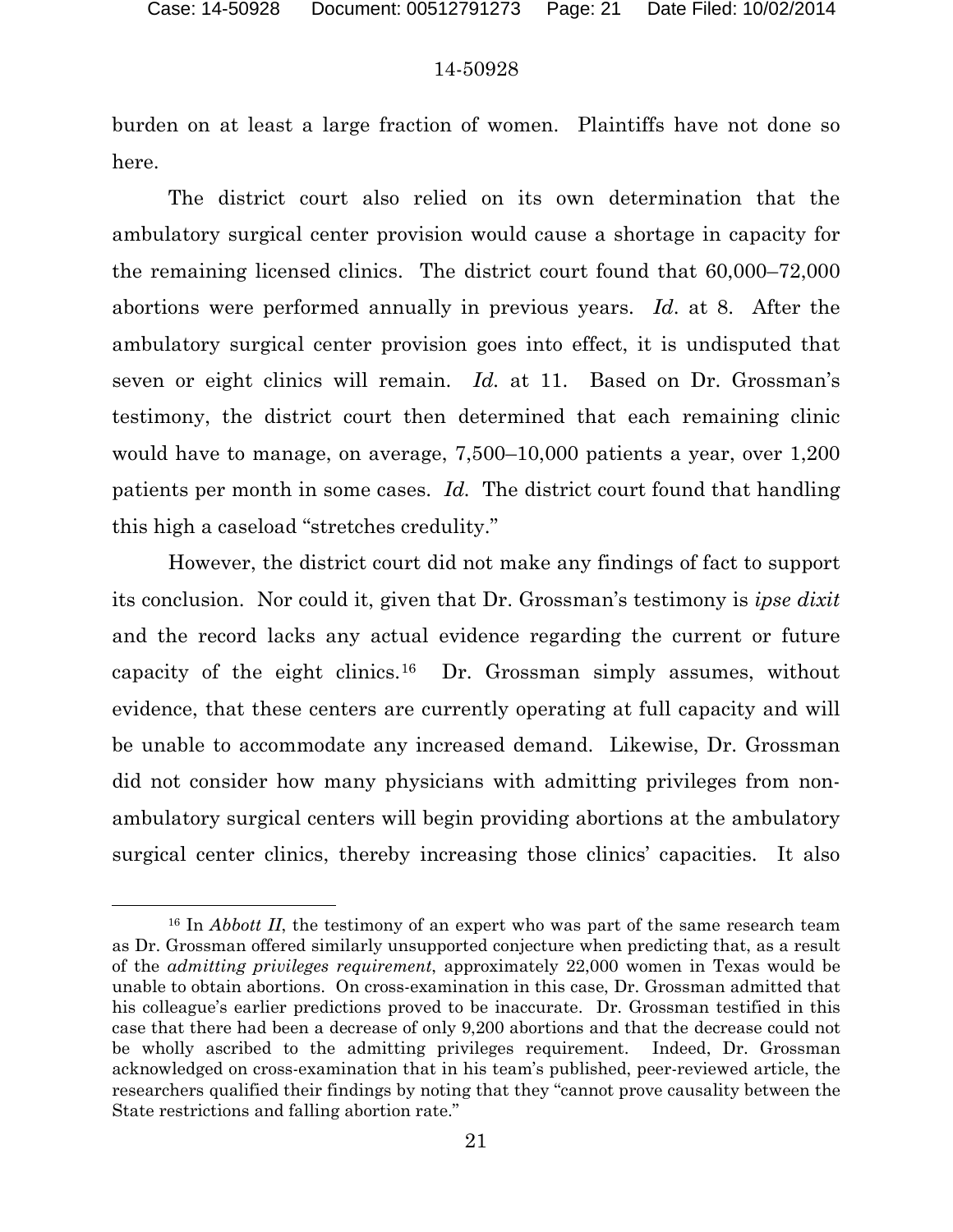## 14-50928

does not appear from the record that Dr. Grossman considered the possibility of additional capacity resulting from new clinics' being built, nor did he consider that the demand for abortion services in Texas may decrease in the future, as it has done nationally over the past several years. Furthermore, the record lacks evidence that the previous closures resulting from the admitting privileges requirement have caused women to be turned away from clinics. Without any evidence on these points, Plaintiffs do not appear to have met their burden to show that the ambulatory surgical center provision will result in insufficient clinic capacity that will impose an undue burden on a large fraction of women.[17](#page-21-0)

The evidence does indicate, without specificity, that by requiring all abortion clinics to meet the minimum standards of ambulatory surgical centers, the overall cost of accessing an abortion provider will likely increase. However, as the Supreme Court recognized in *Carhart*, and we observed in *Abbott I*, "It the fact that a law which serves a valid purpose, one not designed to strike at the right itself, has the incidental effect of making it more difficult or more expensive to procure an abortion cannot be enough to invalidate it.'" *Abbott I*, 734 F.3d at 413 (alteration in original) (quoting *Carhart*, 550 U.S. at 157–58).

<span id="page-21-0"></span><sup>&</sup>lt;sup>17</sup> The concurring and dissenting opinion speculates that patients seeking abortions will face delays comparable to those discussed by the Seventh Circuit in *Planned Parenthood of Wisc., Inc. v. Van Hollen*, 738 F.3d 786 (7th Cir. 2013). Here, there is no evidence in the record that women have faced delays, have been turned away for lack of capacity, or will face delays in the future.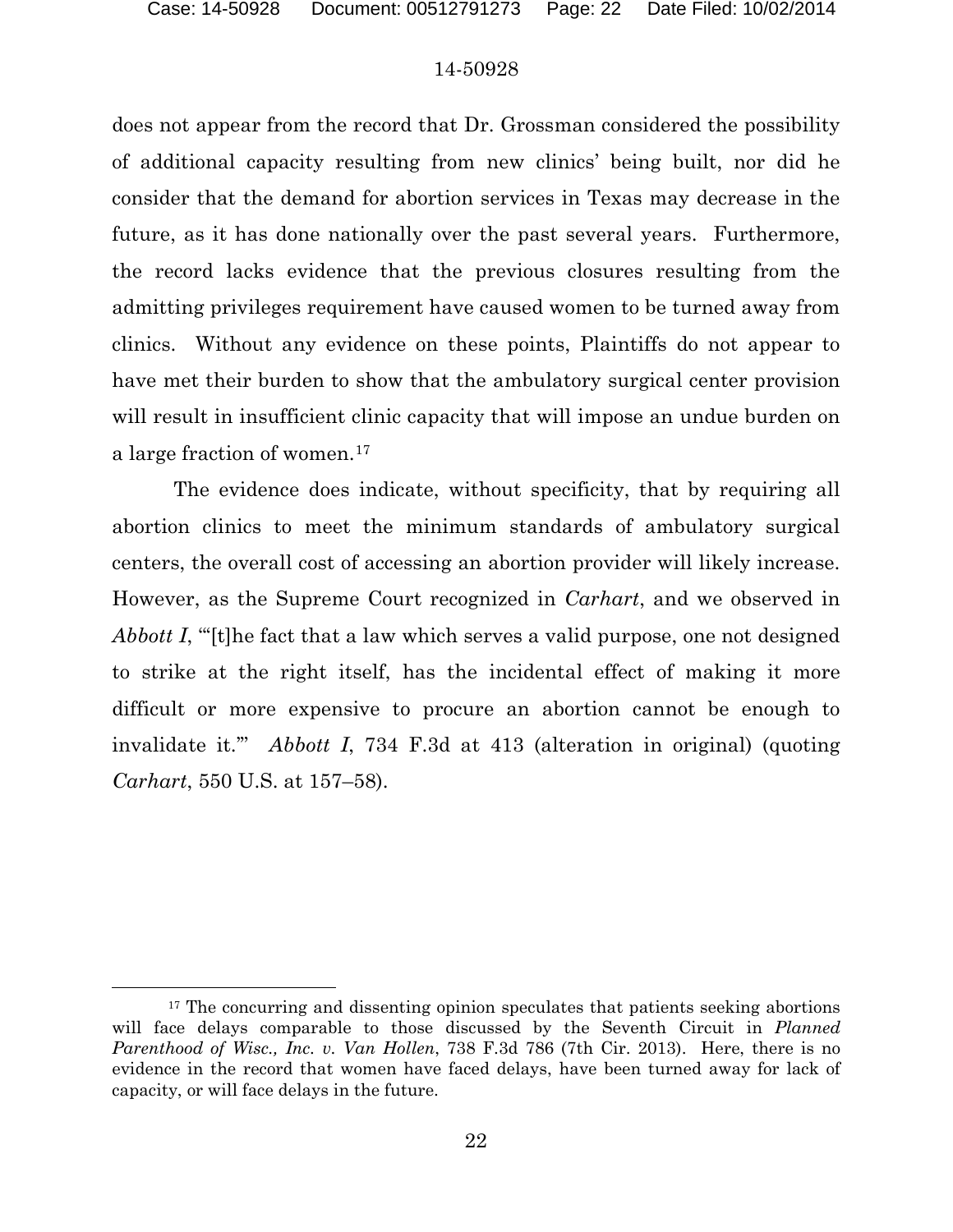# 14-50928

In sum, the State has met its burden as to the district court's facial invalidation of the admitting privileges requirement and the ambulatory surgical center provision.<sup>[18](#page-22-0)</sup>

# **V.**

Finally, we address the district court's injunctions of both requirements as applied to clinics in McAllen and El Paso, as well as the ambulatory surgical center provision as applied to medication abortion, and the State's likelihood of success on the merits of each. We conclude that the State has met its burden as to each, with the exception of the ambulatory surgical center provision as applied to El Paso.

# **A.**

The State has shown a strong likelihood of success on the merits of its argument that Plaintiffs' as-applied challenges to the admitting privileges requirement are barred by res judicata. In the interests of efficiency and finality, the doctrine of res judicata bars litigation of claims that have been litigated or could have been raised in a prior lawsuit. In the lawsuit giving rise to *Abbott I* and *Abbott II*, Plaintiffs facially challenged the admitting privileges requirement. They also could have brought, but chose not to bring, as-applied challenges with regard to clinics in El Paso and McAllen.[19](#page-22-1) Their choice not to include the as-applied challenges in their previous lawsuit likely precludes them from pursuing that challenge now. *See Brown v. Felsen*, 442 U.S. 127, 131 (1979) ("Res judicata prevents litigation of all grounds for, or

<span id="page-22-0"></span><sup>18</sup> Even if the facial invalidation of the ambulatory surgical center provision were upheld, the injunction should still be stayed as to the operational requirements of the provision. *See infra* Part V.C.

<span id="page-22-1"></span><sup>19</sup> Plaintiffs did bring simultaneous facial and as-applied challenges to the ambulatory surgical center requirement of H.B. 2.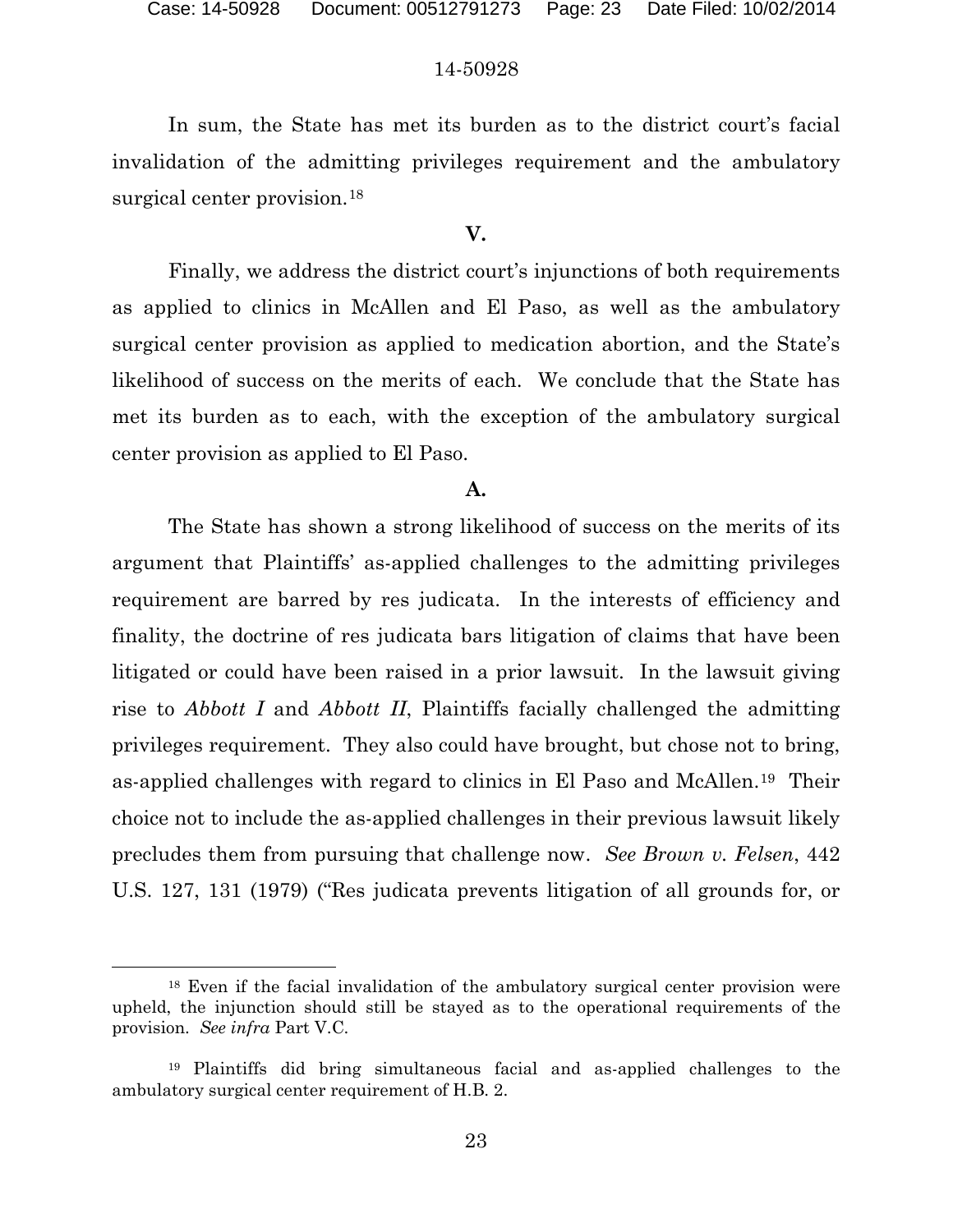# 14-50928

defenses to, recovery that were previously available to the parties, regardless of whether they were asserted or determined in the prior proceeding.").

To be sure, res judicata bars a subsequent lawsuit only if, *inter alia*, the same "claim or cause of action" is involved in both lawsuits. *Petro-Hunt, L.L.C. v. United States*, 365 F.3d 385, 395 (5th Cir. 2004).[20](#page-23-0) To determine whether two lawsuits involve the same "claim or cause of action" for purposes of res judicata, the Fifth Circuit applies the transactional test of the Restatement (Second) of Judgments, § 24. *Id.* Under that test, the "critical issue is whether the two actions under consideration are based on 'the *same nucleus of operative facts.*'" *Southmark Corp. v. Coopers & Lybrand* (*In re Southmark Corp.*), 163 F.3d 925, 934 (5th Cir. 1999) (quoting *Bank of Lafayette v. Baudoin* (*In re Baudoin*), 981 F.2d 736, 743 (5th Cir. 1993)). If the facts on which the second lawsuit is based are the same as those prevailing at the time of the first lawsuit, the two lawsuits involve the same "claim or cause of action" for purposes of res judicata.

Plaintiffs contended, and the district court agreed, that the present lawsuit relies on a different set of operative facts than did the preenforcement challenge because the abortion clinics in McAllen and El Paso have now ceased providing abortion services. However, our precedent dictates that changed circumstances prevent the application of res judicata only if the change is "significant" and creates "new legal conditions." *Hernandez v. City of Lafayette*, 699 F.2d 734, 737 (5th Cir. 1983). The closure of the clinics in McAllen and El Paso does not create "new legal conditions" because, in the pre-enforcement challenge, Plaintiffs alleged that the McAllen and El Paso clinics would shut down upon implementation of H.B. 2.

<span id="page-23-0"></span><sup>20</sup> Res judicata also requires that the parties are identical to, or in privity with, the parties in the previous lawsuit. Plaintiffs do not dispute that they are identical to or in privity with the plaintiffs in *Abbott I and II*.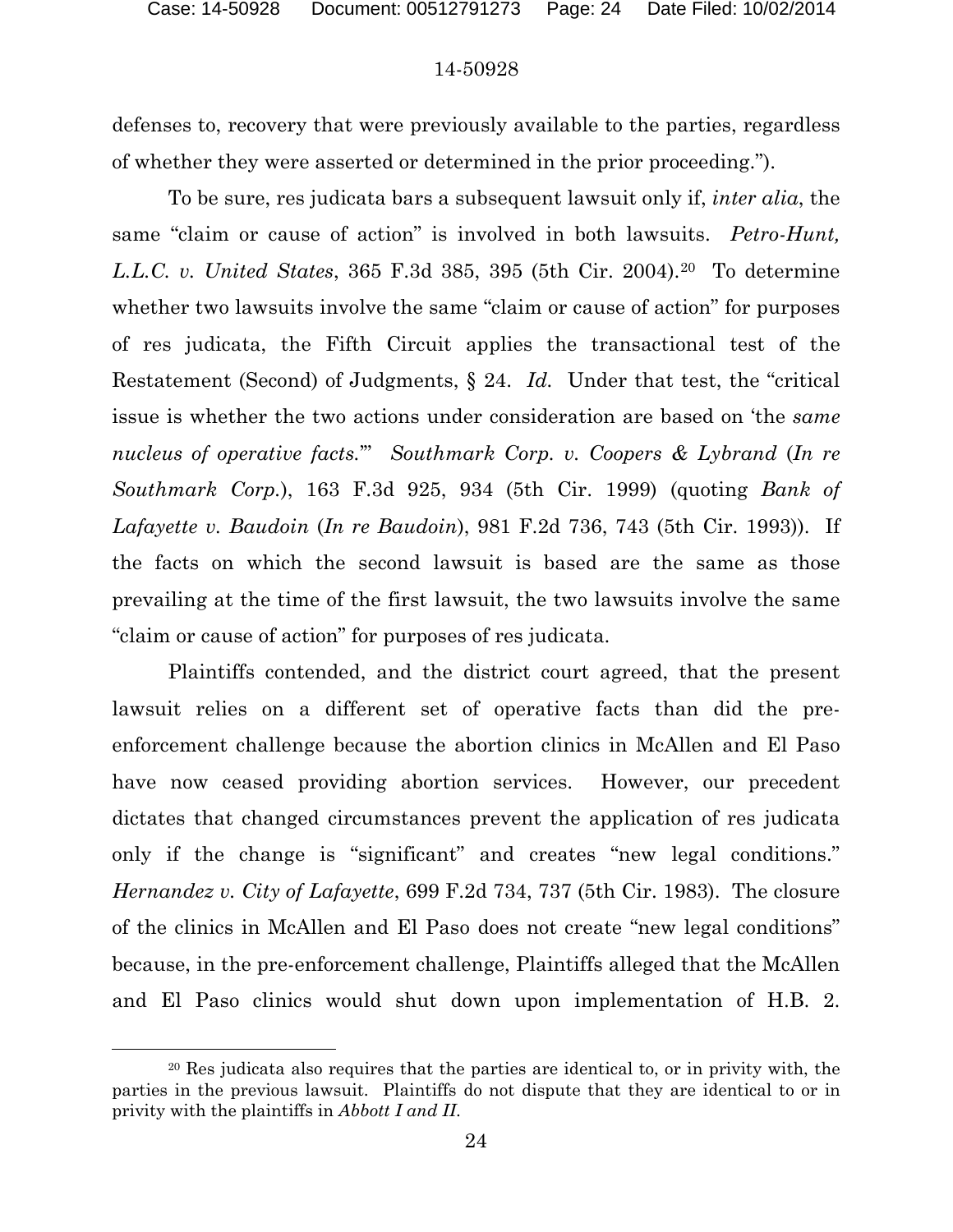# 14-50928

Plaintiffs could have relied on these allegations to bring the very same asapplied challenge they now pursue; they simply chose not to do so.

The district court stated that "it was not known in late October 2013 [i.e., when the district court entered its judgment in *Abbott*] that the McAllen and El Paso clinics' physicians would ultimately be unable to obtain admitting privileges despite efforts to secure them." However, the Complaint in *Abbott*, which was filed in September 2013, expressly alleged that those clinics would close if the admitting privileges requirement took effect. Indeed, the physicians who performed abortions at those two facilities were named plaintiffs in *Abbott*, further undermining any suggestion that the closure of the clinics was a significant or unexpected change of facts.[21](#page-24-0) Thus, Plaintiffs' as-applied challenges to the admitting privileges requirement are likely barred by res judicata.

# **B.**

Even if Plaintiffs' claims are not barred by res judicata, the State is still likely to succeed on the merits of whether the admitting privileges requirement and the ambulatory surgical center provision, as applied to the McAllen clinic, have the effect of imposing an undue burden on women in the Rio Grande Valley.

The admitting privileges requirement went into effect in October 2013. Since that time, abortion clinics have remained open in all of the major metropolitan areas across the state. The district court found that the number of total clinics in Texas decreased from more than forty clinics to fewer than

<span id="page-24-0"></span><sup>&</sup>lt;sup>21</sup> In the district court, plaintiffs also argued that res judicata does not bar their asapplied challenge because "the panel's decision in *Abbott* . . . is not yet final." However, unless and until *Abbott II* is vacated, it is binding precedent that this panel is not at liberty to ignore. Under this circuit's rule of orderliness, "only an intervening change in the law (such as by a Supreme Court case) permits a subsequent panel to decline to follow a prior Fifth Circuit precedent." *United States v. Alcantar*, 733 F.3d 143, 145 (5th Cir. 2013).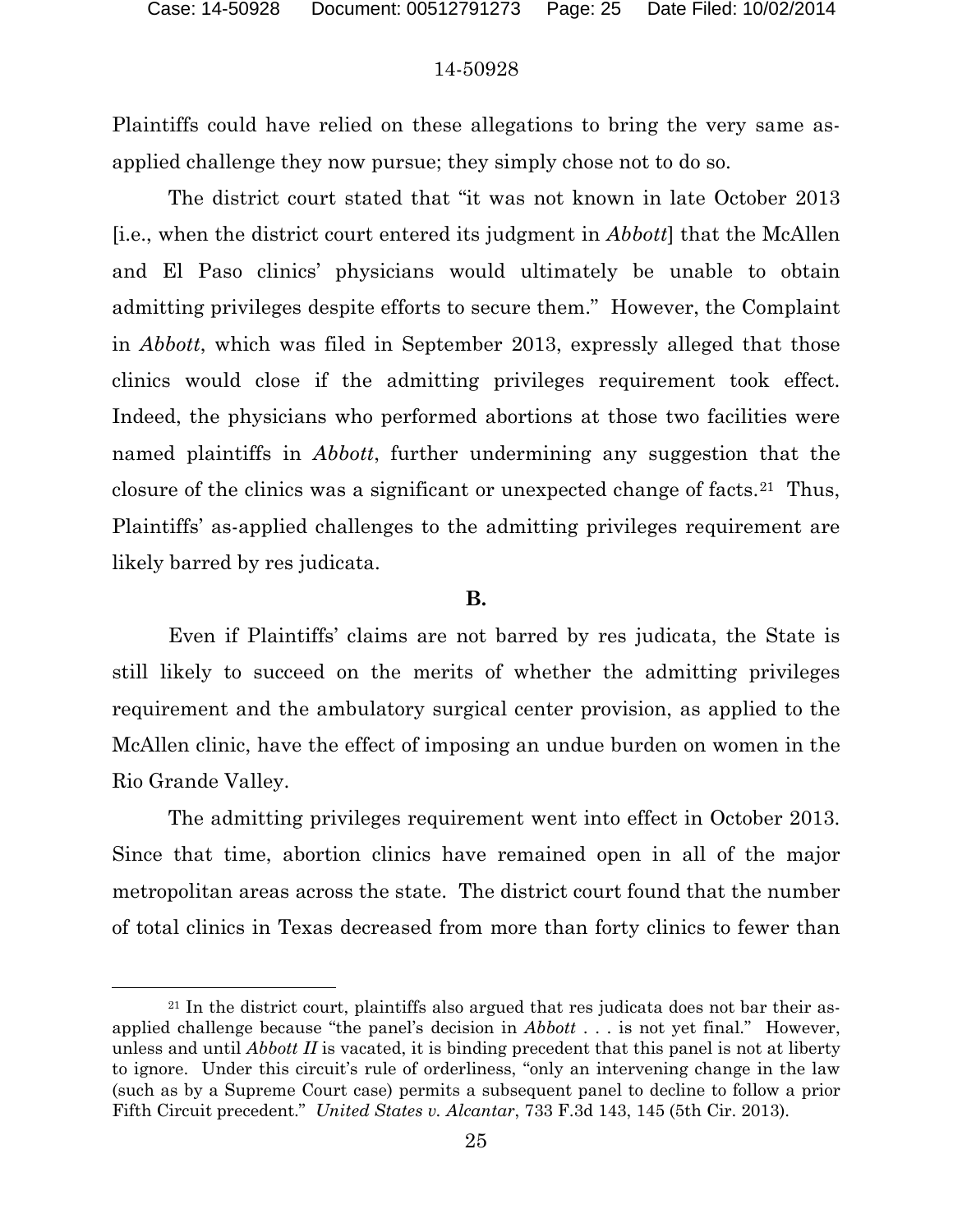thirty clinics "leading up to and in the wake of enforcement of the admittingprivileges requirement." *Whole Woman's Health*, slip op. at 8; *but see Abbott II*, 748 F.3d at 599 (noting that a number of these clinics had closed for reasons other than the admitting privileges requirement). Importantly, Dr. Grossman stated in his declaration that he was not "offering any opinion on the cause of the decline in the number of abortion facilities from November 2012 to April 2014." The district court further found that no abortion providers are in operation in a number of cities, including, for example, McAllen, Lubbock, Midland, and Waco. *Whole Woman's Health*, slip op. at 8. The ambulatory surgical center provision was set to go into effect on September 1, 2014, which the district court found would cause even more closures, leaving only seven or eight licensed providers. *Id.* at 10–11.

The district court found that the McAllen clinic closed as a result of the admitting privileges requirement. *Id*. at 8. Since that time, the women who would have otherwise been served by the McAllen clinic had to look elsewhere for the procedure. As stated in his trial declaration, Dr. Grossman identified more than 1,000 women from the Valley who sought abortions between November 2013 and April 2014, and traveled to nearby cities where clinics remained open. During that period, approximately 50% of those women traveled to Corpus Christi, 25% traveled to Houston, 15% percent to San Antonio, and 10% to a location even farther from the Valley.

In *Abbott II*, relying on *Casey*, we held that having to travel 150 miles from the Rio Grande Valley to Corpus Christi is not an undue burden. *Abbott II*, 748 F.3d at 598. Indeed, *Casey* permitted even greater travel distances, as

26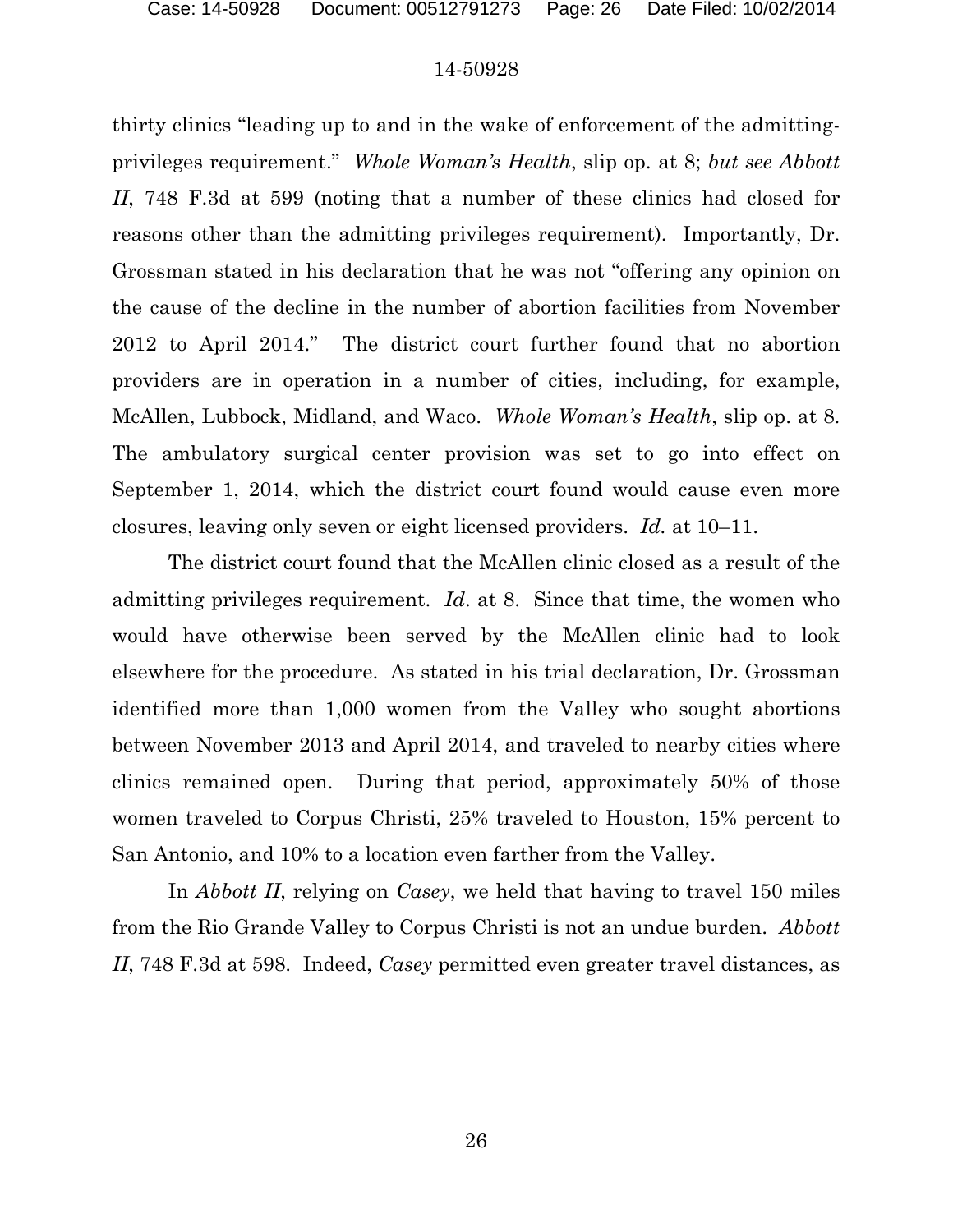## 14-50928

it upheld a 24-hour waiting period that doubled driving times, increasing the drive for some women from three hours to six hours.<sup>22</sup> *See id.* 

While the clinic in Corpus Christi remained open after the admitting privileges requirement went into effect, it currently does not comply with the ambulatory surgical center provision. The district court found that once the provision takes effect, the clinic nearest to the Rio Grande Valley will be in San Antonio, between 230 and 250 miles away. Therefore, we must determine whether the State is likely to prevail on its argument that this incremental increase of 100 miles in distance does not constitute an undue burden.

At trial, Plaintiffs had the burden of showing that the additional travel distance to San Antonio constituted an undue burden. As noted above, the record indicates that 50% of the more than 1,000 women in Dr. Grossman's study who resided in the Rio Grande Valley and were seeking abortions traveled to San Antonio and Houston (which is even farther than San Antonio) even when the Corpus Christi clinic was still in operation. Plaintiffs also had the burden, which they failed to meet, of showing that clinics in San Antonio and other nearby cities would be unable to manage the additional demand for abortions caused by closures. Indeed, women from McAllen have been traveling outside their city for nearly a year and Plaintiffs made no showing that clinics in San Antonio (or any other city) have been deluged. Considering that *Casey* upheld travel times of six hours (increases of three hours) and that women in the Rio Grande Valley traveling to San Antonio have less total travel time than women affected by the Pennsylvania law in

<span id="page-26-0"></span> $22$  It is also important to note that Texas has a 24-hour waiting period, which Plaintiffs do not challenge here, but women who must travel more than 100 miles to a clinic are exempt. Tex. Health & Safety Code § 171.012(a)(4).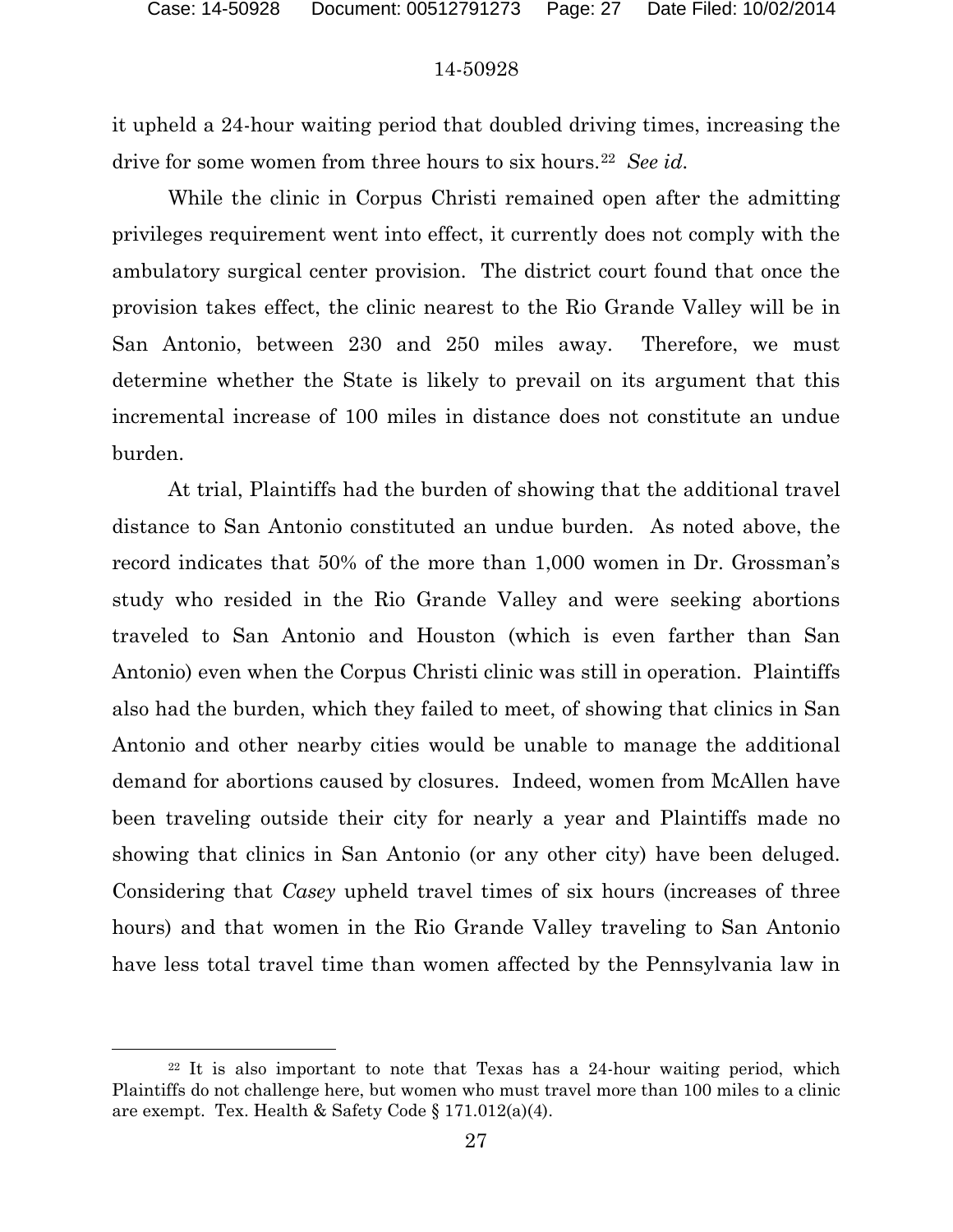### 14-50928

*Casey*, the State has a strong likelihood of success on its appeal of the injunctions of both requirements as applied to the McAllen clinic.<sup>[23](#page-27-0)</sup>

# **C.**

As to the El Paso clinic, we grant, in part, and deny, in part, the State's motion to stay the district court's injunction of the ambulatory surgical center provision. The district court found that the physical plant requirements of the ambulatory surgical center provision would force the El Paso clinic to close. As a result, women in El Paso will be significantly farther from the nearest in-state ambulatory surgical center than women in the Rio Grande Valley. The distance from El Paso to San Antonio, for example, is greater than 500 miles. The Eighth Circuit has held that no travel distance within the state is too far. *See Fargo Women's Health Org. v. Schafer*, 18 F.3d 526, 533 (8th Cir. 1994). We have not so held. Our circuit has not identified whether there is a tipping point within the vast State of Texas, but at this early stage, we are hesitant to extend *Casey* to such a large distance. *But see Abbott II*, 748 F.3d at 598 ("*Casey* counsels against striking down a statute solely because women may have to travel long distances to obtain abortions.").

It is true that approximately half of the women from El Paso seeking abortions travel to Santa Teresa, New Mexico, which is in the same metropolitan area as El Paso and just across the state line. Despite the obvious practical implications of the New Mexico clinic's proximity to El Paso, our circuit's precedent suggests that our focus must remain on clinics within Texas when determining whether travel times create an undue burden. *See Jackson Women's Health Org*., 760 F.3d at 457–58 (enjoining a Mississippi

<span id="page-27-0"></span><sup>&</sup>lt;sup>23</sup> In light of *Abbott II*, the concurring and dissenting opinion does not explain how the incremental increase of approximately 100 miles between Corpus Christi and San Antonio constitutes an undue burden.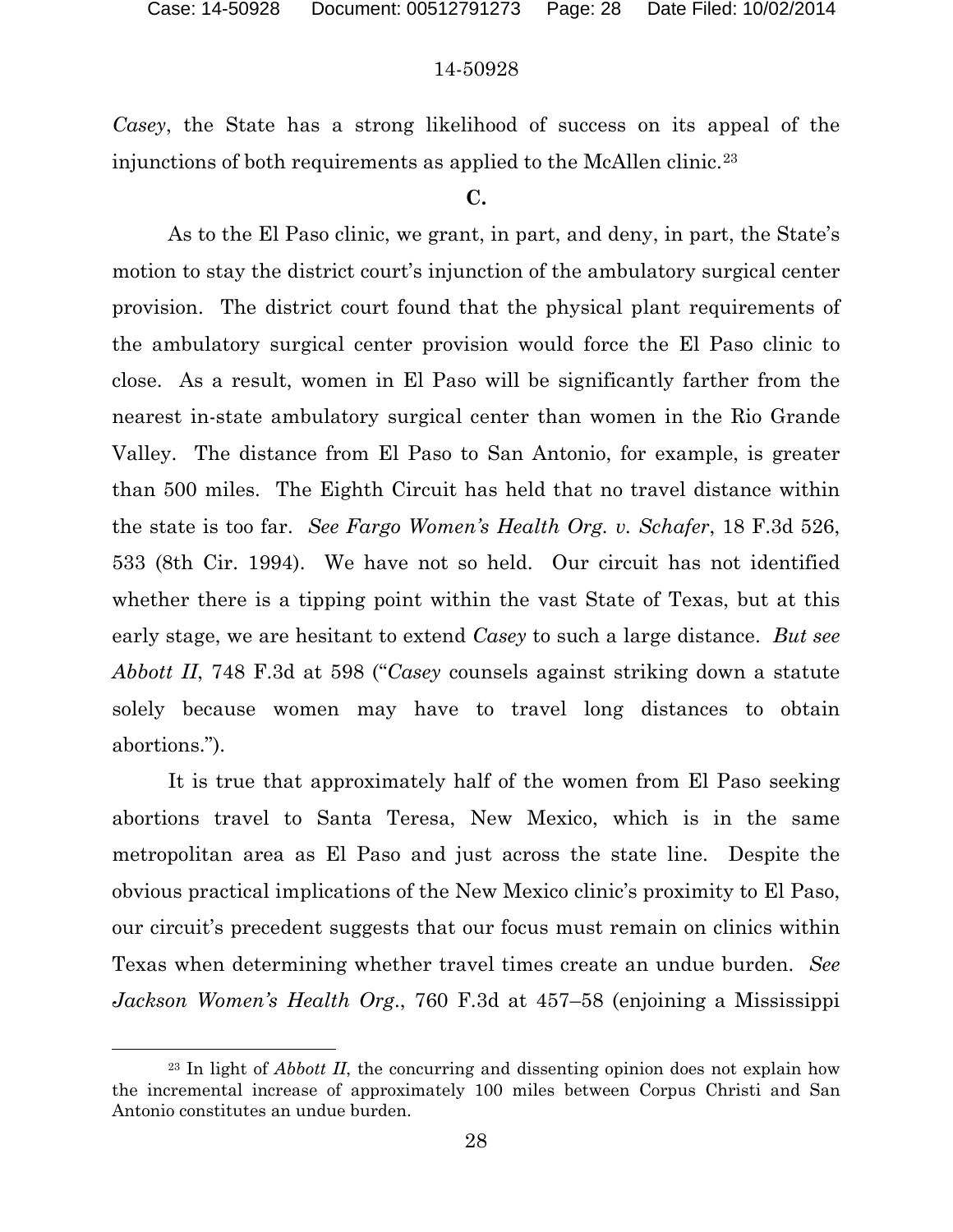law on the grounds that it would shut down the only abortion clinic in the state). Although the situation in Texas is markedly different from that in Mississippi, the opinion in *Jackson* contains broad language that appears to go beyond the facts presented in that case. *See id.* at 457 ("Consistent with *Gaines*, we hold that the proper formulation of the undue burden analysis focuses solely on the effects within the regulating state—here, Mississippi."). The panel majority saw itself as "require[d] . . . to conduct the undue burden inquiry by looking only at the ability of Mississippi women to exercise their right within Mississippi's borders." *Id.* Given the panel's reliance on *Gaines*, the panel may have meant to apply its limitation only to states where all the abortion clinics would close. However, we are reluctant to construe the panel's broad language so narrowly in this emergency stay proceeding. Because of the long distance between El Paso and the nearest in-state abortion clinic, as well as the doubt that *Jackson* casts on whether we may look to out-of-state clinics, the State has not shown a strong likelihood of success on the merits of the challenge to the physical plant requirements of the ambulatory surgical center provision as applied to El Paso. Thus, the district court's injunction of the physical plant requirements of the ambulatory surgical provision will remain in force for El Paso.

We do, however, stay the injunction as to the operational requirements of the ambulatory surgical center provision because the district court made no findings about whether the El Paso clinic would be able to comply with those requirements. The district court's conclusion that the ambulatory surgical center provision imposed an undue burden rested solely on the district court's findings regarding the physical plant requirements. In view of H.B. 2's severability provision, as well as the similar provision in the regulations, 25 Tex. Admin. Code § 139.9, the district court erred by failing to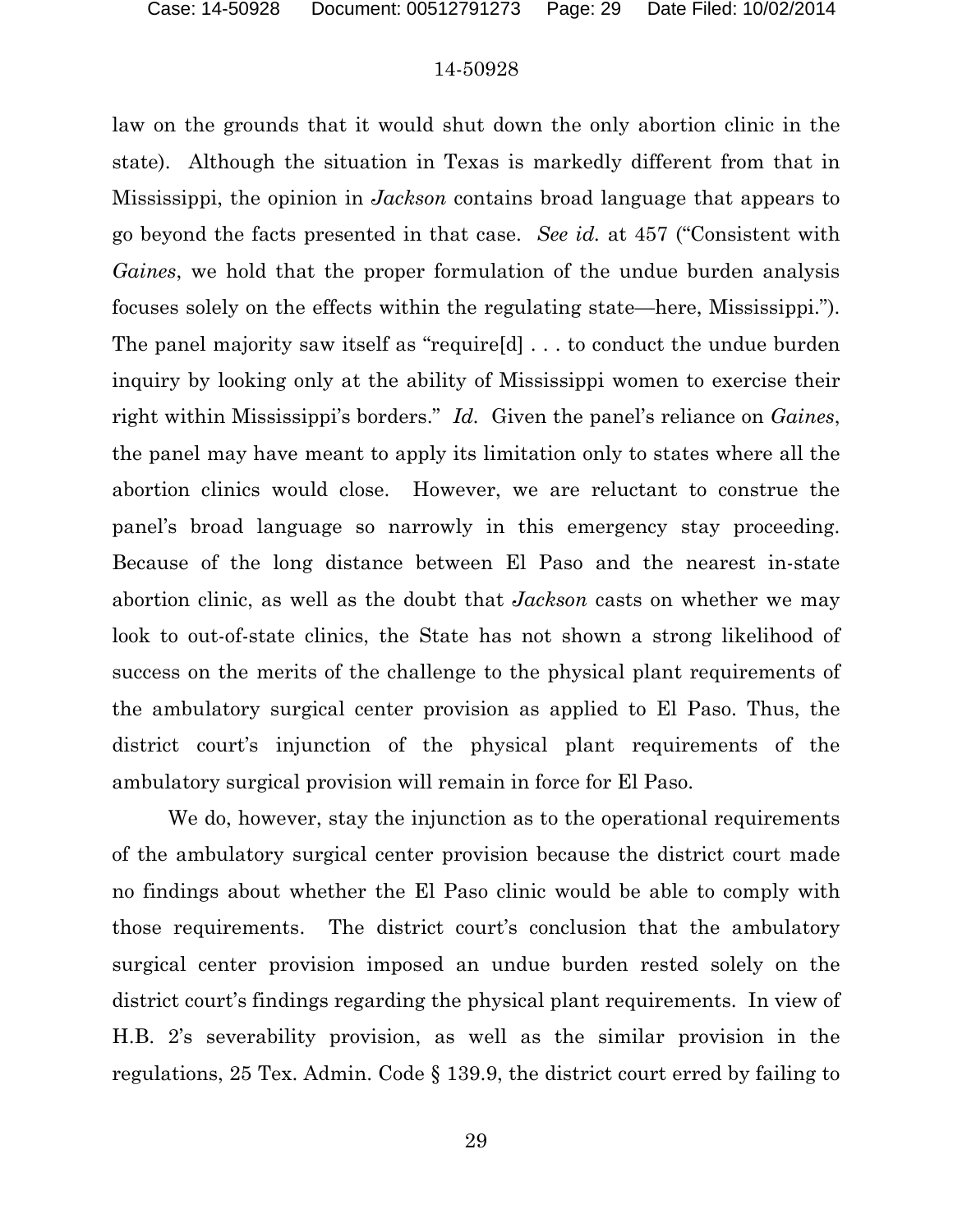# 14-50928

consider whether the physical plant requirements could be severed from the operational requirements, allowing the operational requirements to take effect. *See Abbott I*, 734 F.3d at 415.[24](#page-29-0) As a result, it does not appear that the district court's injunction of the operational requirements was supported by any evidence. We therefore stay the district court's injunction of the operational requirements.

# **D.**

The district court also enjoined the ambulatory surgical center provision as applied to medication abortions. To the extent the district court concluded that the ambulatory surgical center provision had an improper purpose as applied to medication abortion, we have already rejected that argument for the reasons stated above. To the extent that the district court determined that the provision's effect as applied to medication abortion was unconstitutional, the record evidence does not support that conclusion. In conducting its own balancing analysis, the district court stated that "any medical justification for the requirement is at its absolute weakest in comparison with the heavy burden it imposes." *Whole Woman's Health*, slip op. at 18. However, as discussed, our circuit does not incorporate a balancing analysis into the undue burden inquiry. *See Abbott II*, 748 F.3d at 594 (citing *City of Cleburne v. Cleburne Living Ctr.,* 473 U.S. 432, 440 (1985)). The district court provided no support for its conclusion other than its improper balancing. The district court did not cite to record evidence or make any findings to support its conclusion that the ambulatory surgical center

<span id="page-29-0"></span><sup>&</sup>lt;sup>24</sup> Indeed, the district did not appear to address the constitutionality of the implementing regulations. To the extent that it invalidated the regulations *sub silentio*, its failure to consider the severability provision in the regulations was error.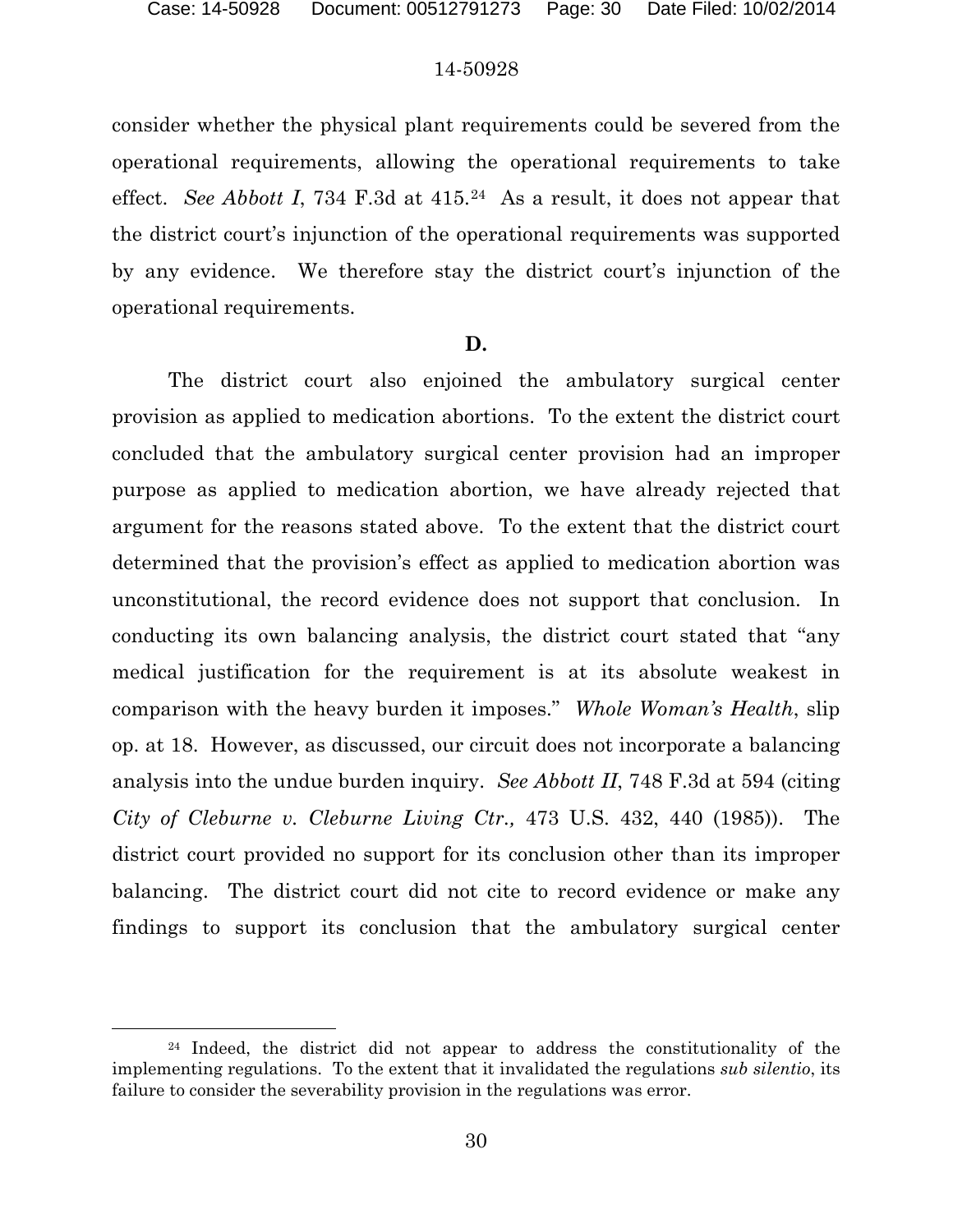# 14-50928

provision imposes an undue burden as applied to medication abortions.[25](#page-30-0) Indeed, at oral argument, Plaintiffs could not identify any findings in the district court's opinion supporting the conclusion that the ambulatory surgical center provision imposed an undue burden as applied to medication abortion. Thus, the State has shown a substantial likelihood of success on the merits of the district court's injunction of the ambulatory surgical center provision as applied to medication abortions.

# **VI.**

As in *Abbott I*, the State has made a strong showing of likelihood of success on the merits of its appeal as to all of the district court's injunctions except for the injunction of the physical plant requirements of the ambulatory surgical center provision as applied to the clinic in El Paso. Regarding the other three factors we must weigh in determining whether to grant a motion to stay pending appeal, the State has also met its burden. "When a statute is enjoined, the State necessarily suffers the irreparable harm of denying the public interest in the enforcement of its laws. *Abbott I*, 734 F.3d at 419 (citing *Maryland v. King*, 133 S. Ct. 1, 3 (2012); *New Motor Vehicle Bd. v. Orrin W. Fox Co.*, 434 U.S. 1345, 1351 (1977)). The public interest is directly aligned with the State's interest. *Nken,* 556 U.S. at 435. To the extent the State's interest is at stake, so is the public's. *Abbott I*, 734 F.3d at 419. We recognize that Plaintiffs have also made a strong showing that their interests will be injured by a grant of the stay. However, given that the first two factors are the most critical, *Nken*, 556 U.S. at 434, and the State has made a strong showing regarding each, a stay is appropriate. We have addressed only the issues necessary to rule on the motion for a stay pending appeal, and

<span id="page-30-0"></span><sup>25</sup> In *Abbott II*, we noted that medication abortions have higher complication rates than surgical abortions. *Abbott II*, 748 F.3d at 602.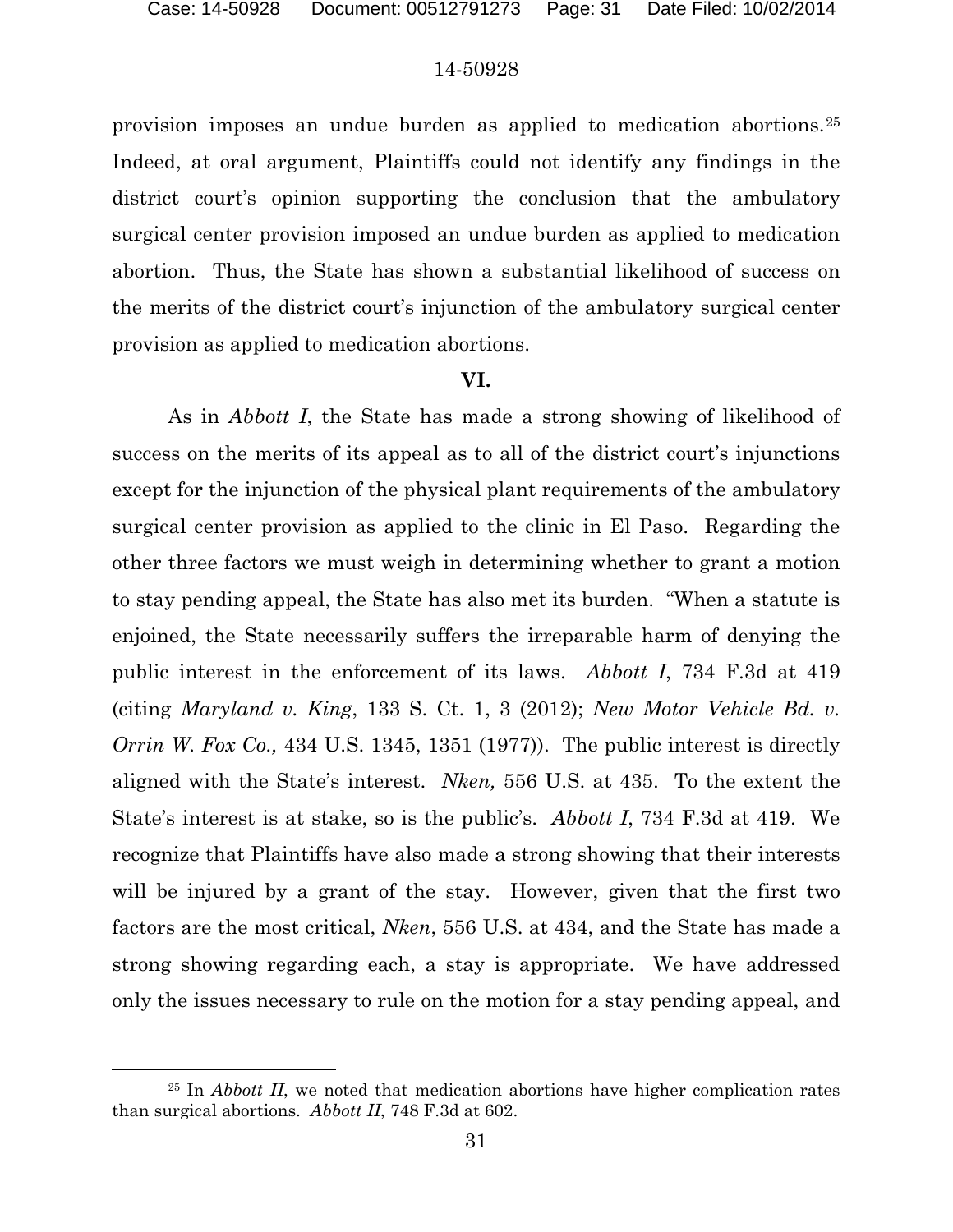our determinations are for that purpose and do not bind the merits panel. *See, e.g., Abbott I*, 734 F.3d at 419.

IT IS ORDERED that Appellants' opposed motion for stay pending appeal is GRANTED, in part, and DENIED, in part, and that the district court's injunction orders are STAYED until the final disposition of this appeal, in accordance with this opinion.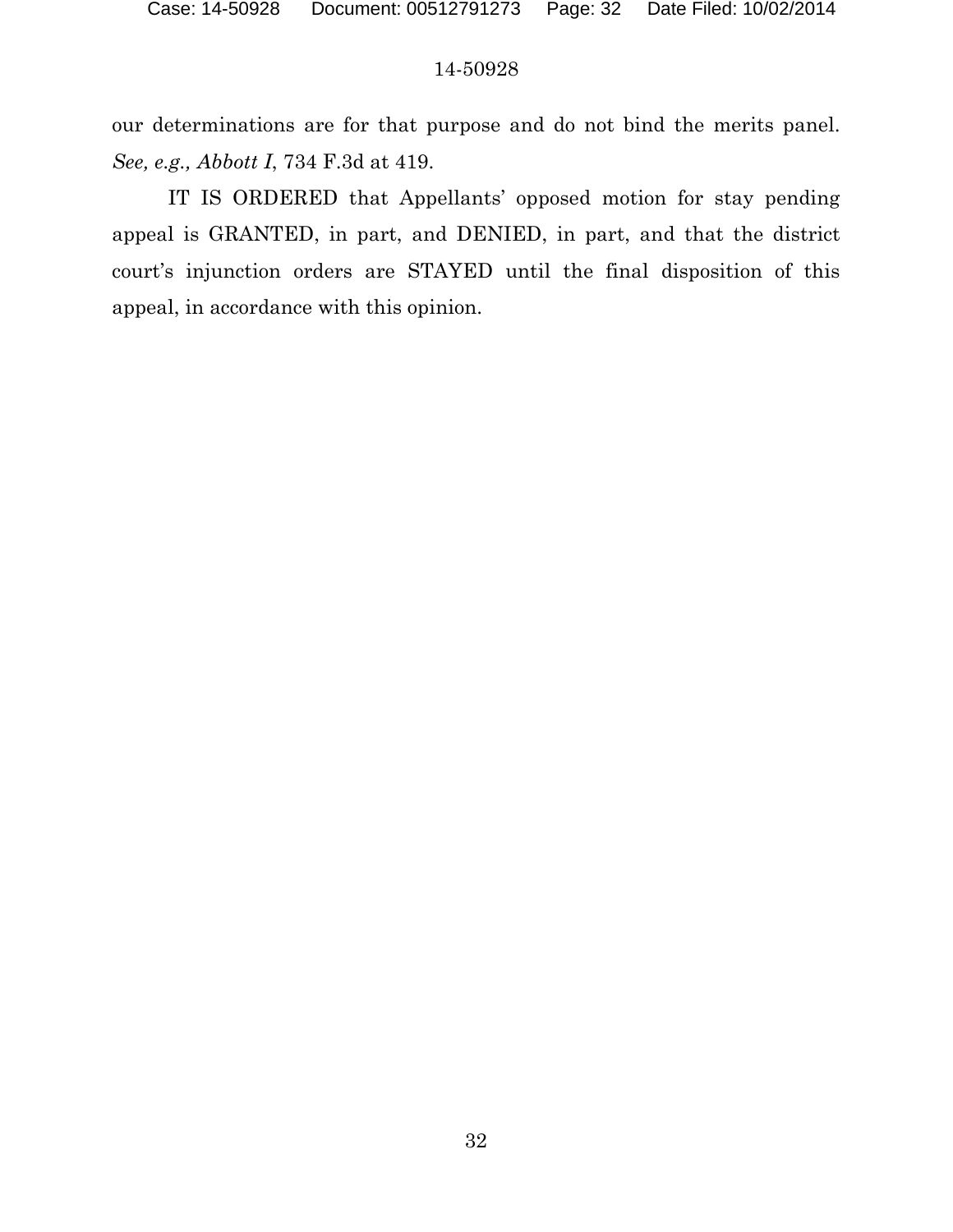#### 14-50928

STEPHEN A. HIGGINSON, Circuit Judge, concurring in part and dissenting in part:

I too would deny the State's motion for a *blanket* stay of the district court judgment entered on August 29, 2014, pending appeal. I agree with a stay of the district court's facial invalidation of the admitting-privileges requirement because the plaintiffs did not request that relief. *See Jackson Women's Health Org. v. Currier*, 760 F.3d 448, 458 (5th Cir. 2014). Second, I agree with a stay to allow enforcement of the operational requirements of the ambulatory surgical center ("ASC") provision because the district court only evaluated the burdens imposed by the provision's physical plant requirements. Applying H.B. 2's severability provision, however, I would not stay the district court's facial invalidation of the physical plant requirements. Finally, I would narrow the stay so that it does not reach the admissionprivileges requirement as applied to the McAllen and El Paso clinics, which the district court found would result in closure of all clinics west and south of San Antonio.[1](#page-32-0)

As to the first stay factor, the district court found, after trial with witness credibility determinations, that an undue burden existed because Texas had over forty abortion clinics prior to the enactment of H.B. 2, and

<span id="page-32-0"></span><sup>&</sup>lt;sup>1</sup> I do not believe that the State has shown a strong likelihood of success on the merits of its argument that this as-applied challenge is barred by res judicata. This court in *Abbott II* disavowed relying on any new factual developments that were not in the record before the district court during the bench trial in *Abbott*. *See Planned Parenthood of Greater Tex. Surgical Health Servs. v. Abbott*  (*Abbott II*), 748 F.3d 584, 599 n.14 (5th Cir. 2014). Significantly, *Abbott II* anticipated that physicians, like those in McAllen and El Paso, would gain admitting privileges. *See id.* at 598-99 & n.13; *see also Planned Parenthood of Wis., Inc. v. Van Hollen*, 738 F.3d 786, 807 (7th Cir. 2013) (Manion, J., concurring) ("The notion that abortion doctors will be unable to obtain admitting privileges is a fiction."). Indeed, as *Abbott II* acknowledged, "[l]ater as-applied challenges can always deal with subsequent, concrete constitutional issues." *Id.* at 589; *see also Jackson Women's Health Org.*, 760 F.3d at 450-51 (evaluating the impact of H.B. 1390 after the plaintiff's doctors were conclusively denied admitting privileges). Now that the physicians' applications have been denied, the availability of abortion services for women living near the McAllen and El Paso clinics has concretely changed. *See* Restatement (Second) of Judgments § 24, cmt. (f) ("Where important human values . . . are at stake, even a slight change of circumstances may afford a sufficient basis for concluding a second action may be brought.").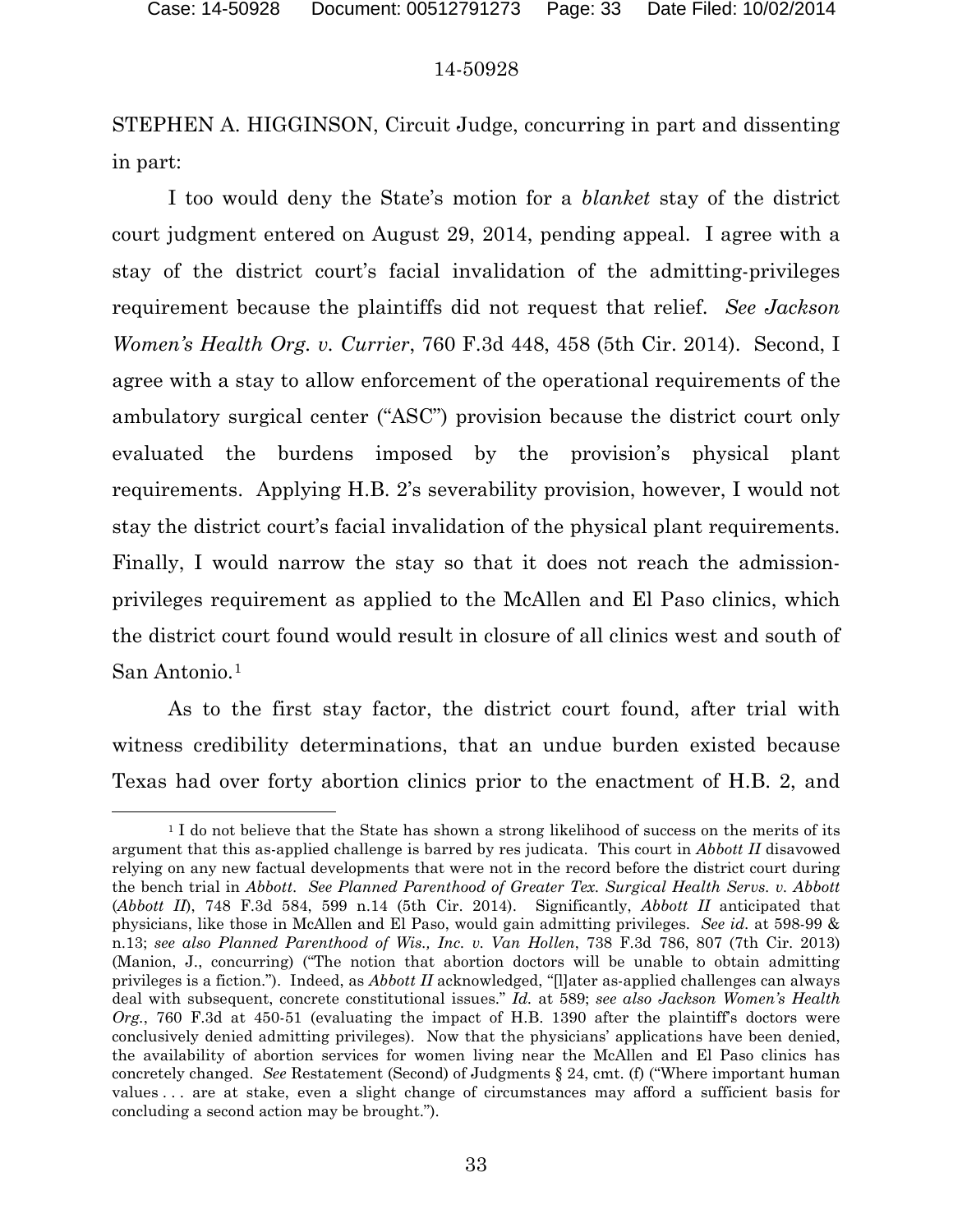## 14-50928

that after the ASC provision takes effect, only seven or eight clinics will remain, representing more than an 80% reduction in clinics statewide in nearly fourteen months, with a 100% reduction in clinics west and south of San Antonio. *See Okpalobi v. Foster*, 190 F.3d 337, 357 (5th Cir. 1999) ("A measure that has the effect of forcing all or a substantial portion of a state's abortion providers to stop offering such procedures creates a substantial obstacle to a woman's right to have a pre-viability abortion, thus constituting an undue burden under *Casey*."), *vacated on other grounds on reh'g en banc*, 244 F.3d 405 (5th Cir. 2001); *cf. also Mazurek v. Armstrong*, 520 U.S. 968, 972 (1997) (finding no undue burden when "no woman seeking an abortion would be required by the new law to travel to a different facility than was previously available"); *Planned Parenthood of Se. Pa. v. Casey*, 505 U.S. 833, 869 (1992) ("[I]t falls to us to give some real substance to the woman's liberty to determine whether to carry her pregnancy to full term."). The district court further found that there was no credible evidence of medical or health benefit associated with the ASC requirement in the abortion context. At this emergency stay point, the State does not challenge as clear error either set of factual findings.[2](#page-33-0) Weighing lack of medical benefit against the significant reduction in clinic access, the district court found the burden to be "undue."

<span id="page-33-0"></span><sup>2</sup> The majority opinion lists the following additional findings made by the district court, which are entitled to deference, *see Anderson v. Bessemer*, 470 U.S. 564, 573-74 (1985); *N.A.A.C.P. v. Fordice*, 252 F.3d 361, 365 (5th Cir. 2001): (1) the construction costs of bringing existing clinics into compliance with ASC standards "will undisputedly approach 1 million dollars and will most likely exceed 1.5 million dollars"; (2) for existing clinics that cannot comply due to physical space limitations, "[t]he cost of acquiring land and constructing a new compliant clinic will likely exceed three million dollars"; (3) if both challenged H.B. 2 provisions are enforced, women's travel distances to clinics will significantly increase: 1.3 million women of reproductive age in Texas will live more than 100 miles from a clinic, 900,000 women will live more than 150 miles from a clinic, 750,000 women will live more than 200 miles from a clinic, and some women will live as far as 500 miles from a clinic; (4) the burdens of increased travel combine with "practical concerns include[ing] lack of availability of child care, unreliability of transportation, unavailability of appointments at abortion facilities, unavailability of time off from work, immigration status and . . . poverty level, [and] the time and expense involved in traveling long distances"; and (5) the remaining seven or eight clinics will unlikely have the capacity to perform 60,000-72,000 abortions per year in Texas.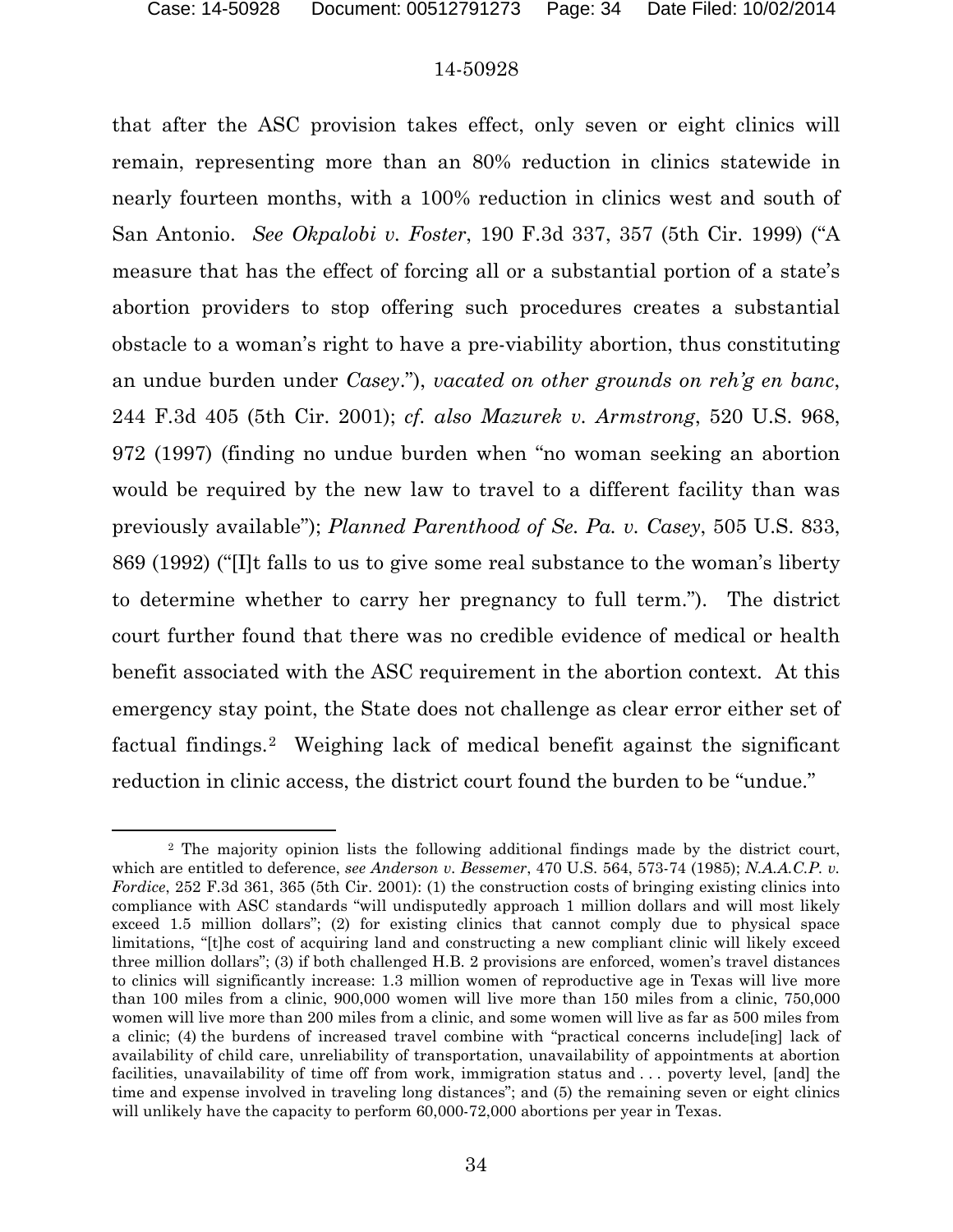The majority opinion disagrees, concluding especially that the district court "erred when it balanced the efficacy of the ambulatory surgical center provision against the burdens the provision imposed." For my part, I do not read *Abbott II* to preclude consideration of the relationship between the severity of the obstacle imposed and the weight of the State's interest in determining if the burden is "undue." Although I agree with the majority opinion that *Abbott II* rejected the district court's assessment of empirical data as part of its *rational-basis* analysis, *see* 748 F.3d at 594, *Abbott II* did not expressly disclaim such an inquiry for purposes of the *undue-burden*  prong, *see id.* at 590 (referring to "*Casey's* undue burden *balancing* test" (emphasis added)). In *Abbott II*—in contrast to the district court's factual findings in this case—our court concluded that there had been "no showing whatsoever that *any* woman [would] lack reasonable access to a clinic within Texas." *Id.* at 598. In light of the minimal or non-existent burden found on that record, the court in *Abbott II* did not need to conduct an in-depth analysis of the State's interest as part of its undue-burden review. Other courts' criticism of *Abbott II* on this ground is therefore inexact. *See Planned Parenthood Ariz., Inc. v. Humble*, 753 F.3d 905, 914 (9th Cir. 2014); *Planned Parenthood Se., Inc. v. Strange*, No. 2:13cv405-MHT, 2014 WL 3809403, at \*7-8 (M.D. Ala. Aug. 4, 2014).

Consistent with this analysis, the district court considered the weight of the State's interest in its undue-burden review. *See Barnes v. Mississippi*, 992 F.2d 1335, 1338 (5th Cir. 1993) ("As long as *Casey* remains authoritative, the constitutionality of an abortion regulation thus turns on an examination of the importance of the state's interest in the regulation and the severity of the burden that regulation imposed on the woman's right to seek an abortion."); *see also Casey*, 505 U.S. at 878 ("*Unnecessary* health regulations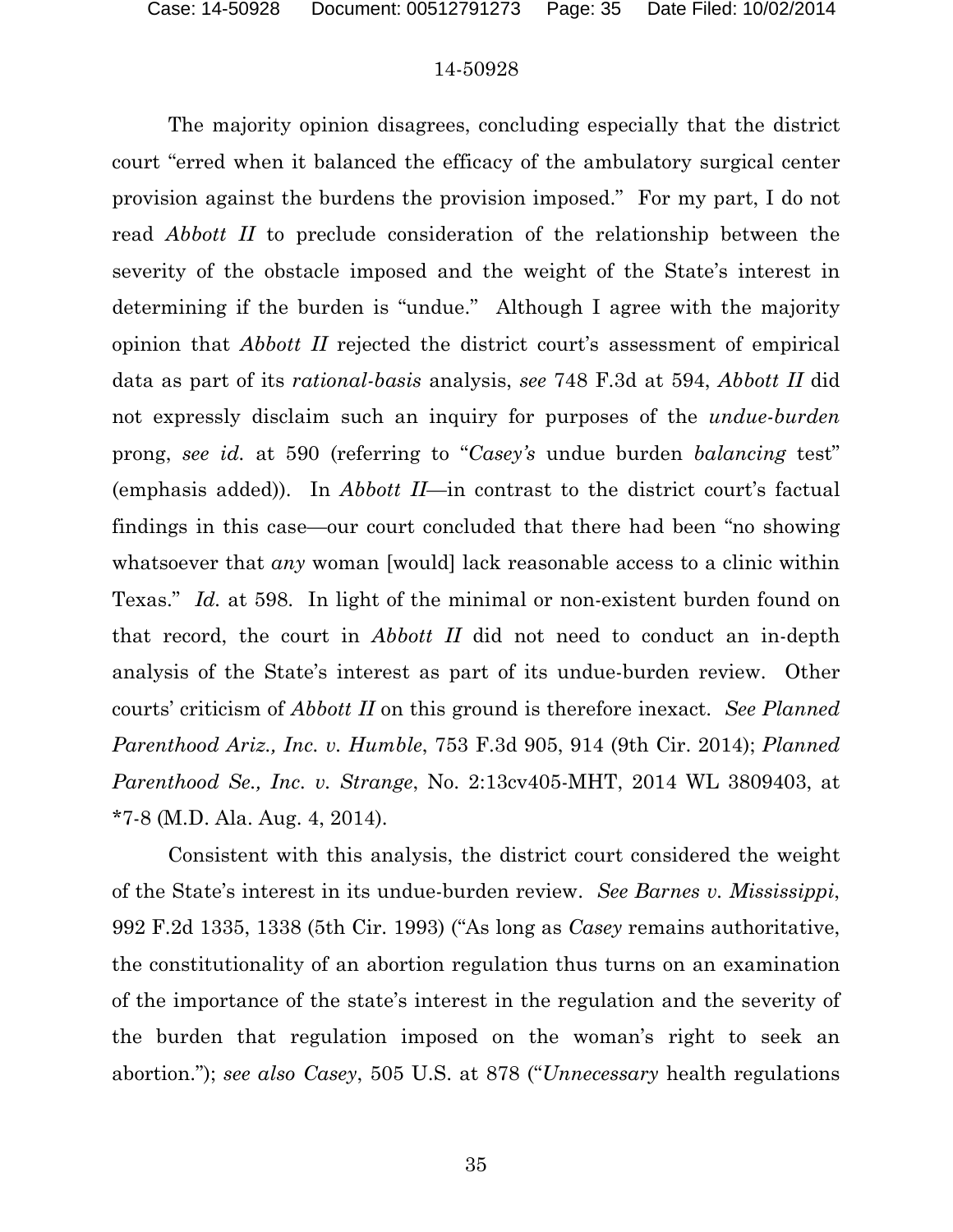### 14-50928

that have the purpose or effect of presenting a substantial obstacle to a woman seeking an abortion impose an undue burden on the right." (emphasis added)). In doing so, the district court adhered to reasoning that reconciles, rather than divides, circuit authority applying *Casey's* undue-burden test. *See, e.g.*, *Humble*, 753 F.3d at 912 ("[W]e compare the extent of the burden a law imposes on a woman's right to abortion with the strength of the state's justification of the law. The more substantial the burden, the stronger the state's justification for the law must be to satisfy the undue burden test."); *Van Hollen*, 738 F.3d at 798 ("The feebler the medical grounds, the likelier the burden, even if slight, to be 'undue' in the sense of disproportionate or gratuitous."); *see also* ROBERT A. LEFLAR, APPELLATE JUDICIAL OPINIONS 235 (1974) ("[C]ompeting values . . . must somehow be brought together so that as much as possible of the good in each can be protected and preserved.").

I also do not see a strong likelihood of legal error related to the district court's demographic calculations pertaining to impact on women, relevant both to its facial invalidation of the ASC provision, as well as to our stay factors. First, the district court recognized that there are 5.4 million women of reproductive age in Texas. Next, the district court found that if the ASC provision goes into effect, 900,000 women will live more than 150 miles from an abortion clinic; 750,000 women will live more than 200 miles from a clinic; and some women will live as far as 500 miles or more from a clinic. Furthermore, the district court explicitly considered the financial and other practical obstacles that interact with and compound the burdens imposed by the law, both in it its discernment of a substantial obstacle and also in its assessment of impact on women.[3](#page-35-0) Finally, the district court also found that

<span id="page-35-0"></span><sup>3</sup> Indeed, the State forthrightly acknowledged during oral argument that the real-world context in which women's decisions are made and operate does factor into the undue-burden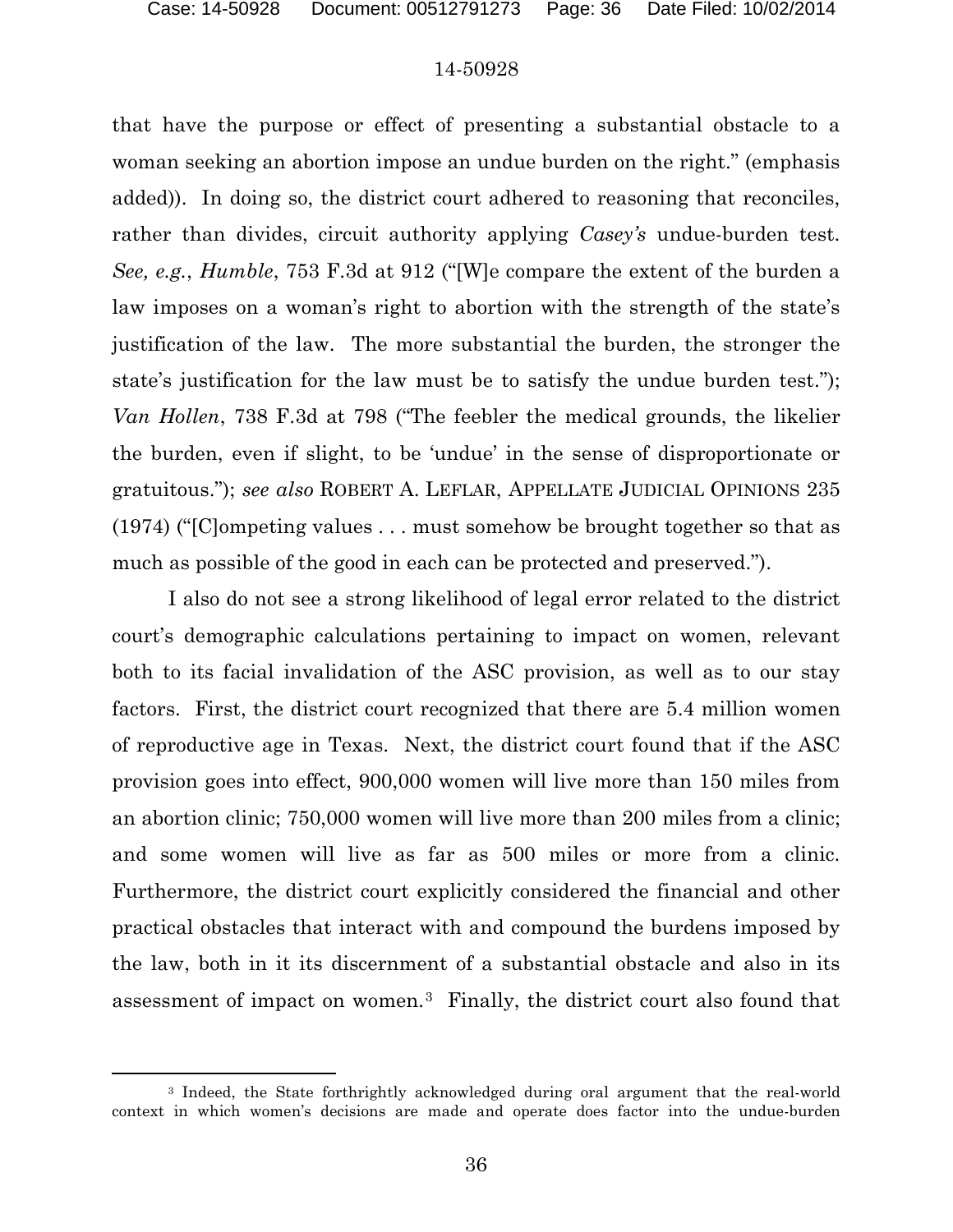### 14-50928

the remaining seven or eight abortion ASCs lack sufficient capacity to accommodate all women seeking abortions in the state. Indeed, these remaining clinics would have to increase by at least fourfold the number of abortions they perform annually. Altogether, although the district court did not use the phrase "large fraction," its findings—which related not only to travel distances but also to other practical obstacles—demonstrate that enforcement of the ASC provision will likely affect a significant number *and* a large fraction of women across the state of Texas. *See Casey*, 505 U.S. at 893- 95 (facially invalidating Pennsylvania's spousal-notification requirement because it would "likely prevent a *significant number* of women from obtaining an abortion" (emphasis added)).

As to the remaining stay factors, which reasonable minds may balance differently, and in this case do, it is nonetheless undisputed that the State for decades has not held plaintiffs' clinics to ASC standards—indeed, never until now. Based on the record established at trial, assessed firsthand by the district court, I do not perceive that Texas has demonstrated urgency, medical or otherwise, to immediate enforcement. After hearing conflicting expert testimony, the district court found that "abortion in Texas [is] extremely safe with particularly low rates of serious complications," and further found that "risks are not appreciably lowered for patients who undergo abortion at ambulatory surgical centers." The denial of a stay would preserve this status quo pending our court's ultimate decision on the correctness of the district court's ruling. *See Commodity Futures Trading Comm'n v. British Am. Commodity Options Corp.*, 434 U.S. 1316, 1320 (1977).

analysis, even if the State will contend that the record does not support the interplay of circumstance and law that the district court held to be determinative.